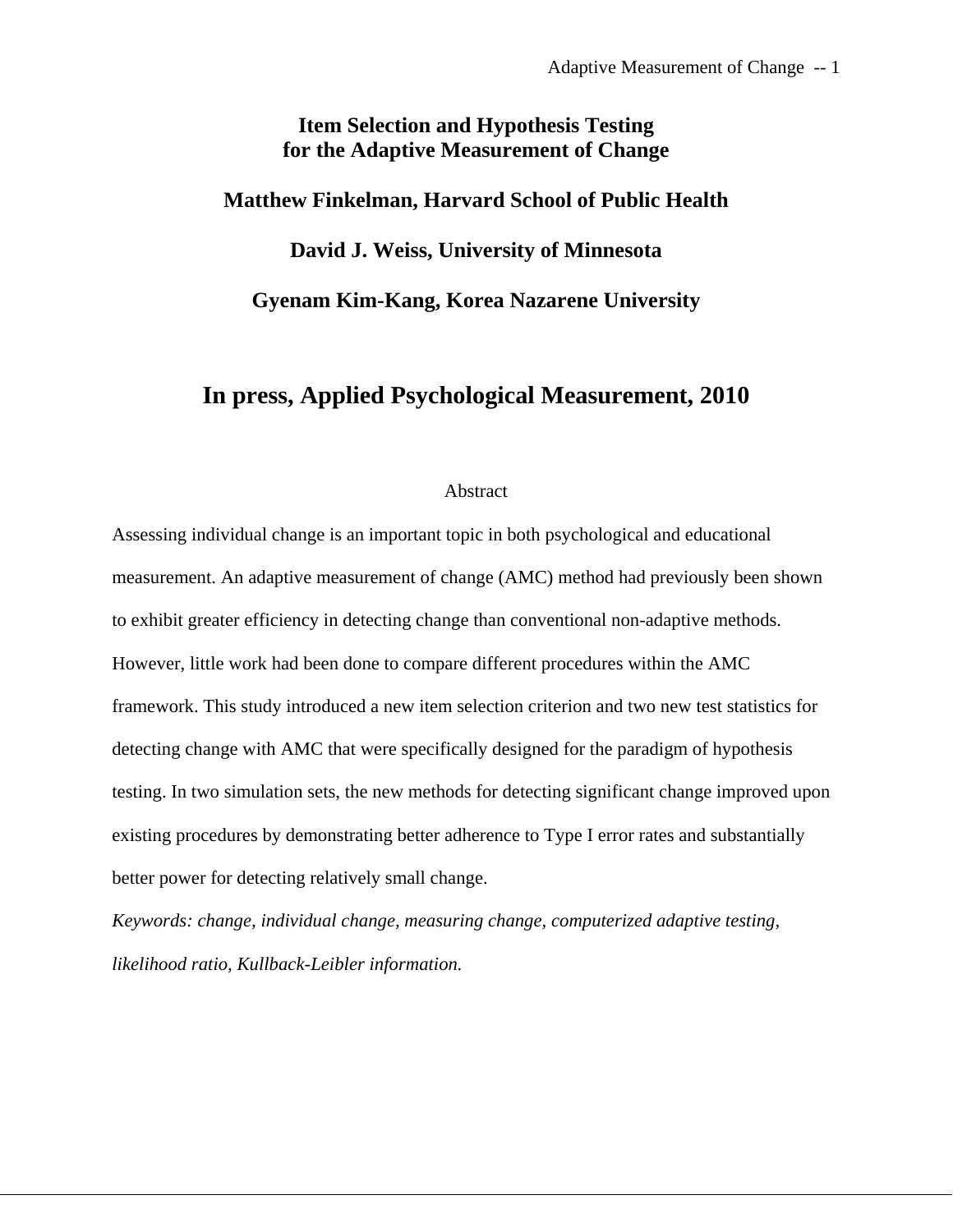In psychological testing, the assessment of individual change is often critical when tracking the trajectory of a patient. For instance, a practitioner might measure a patient's initial level of severity along some domain (such as depression, phobia, or headache impact) using a questionnaire or inventory. Once the patient has undergone treatment, another (or the same) questionnaire is administered for purposes of comparison. A statistical test might then be used to determine whether significant improvement or decline (or neither) has occurred since the initial measurement.

Assessing individual change is also important in the field of educational testing. Teachers often seek to ascertain whether a student has advanced or regressed between examinations. Advancement might be made through teaching or practice of the material; regression might occur if the student forgets material that had previously been mastered. Because the determination of change is again made on the basis of responses to test items, resulting in test scores with varying amounts of error, the same psychometric and statistical issues are common to measuring individual change in both the educational and psychological realms.

Measuring individual change has been controversial in the psychometric literature (Bereiter, 1963; Cronbach & Furby, 1970; Embretson, 1995). Since Cronbach and Furby's call for a moratorium on attempts to measure individual change, based on their evaluation of classical test theory methods for measuring change, there have been a number of attempts to address the problem.

One traditional approach to measuring individual change is to compute the simple difference between scores obtained on two (or more) occasions (e.g., Time 1 and Time 2), such as in a pretest-posttest paradigm (e.g., Burr & Nesselroade, 1990; McDonald, 1999). Previous research regarding this simple difference score for the measurement of individual change has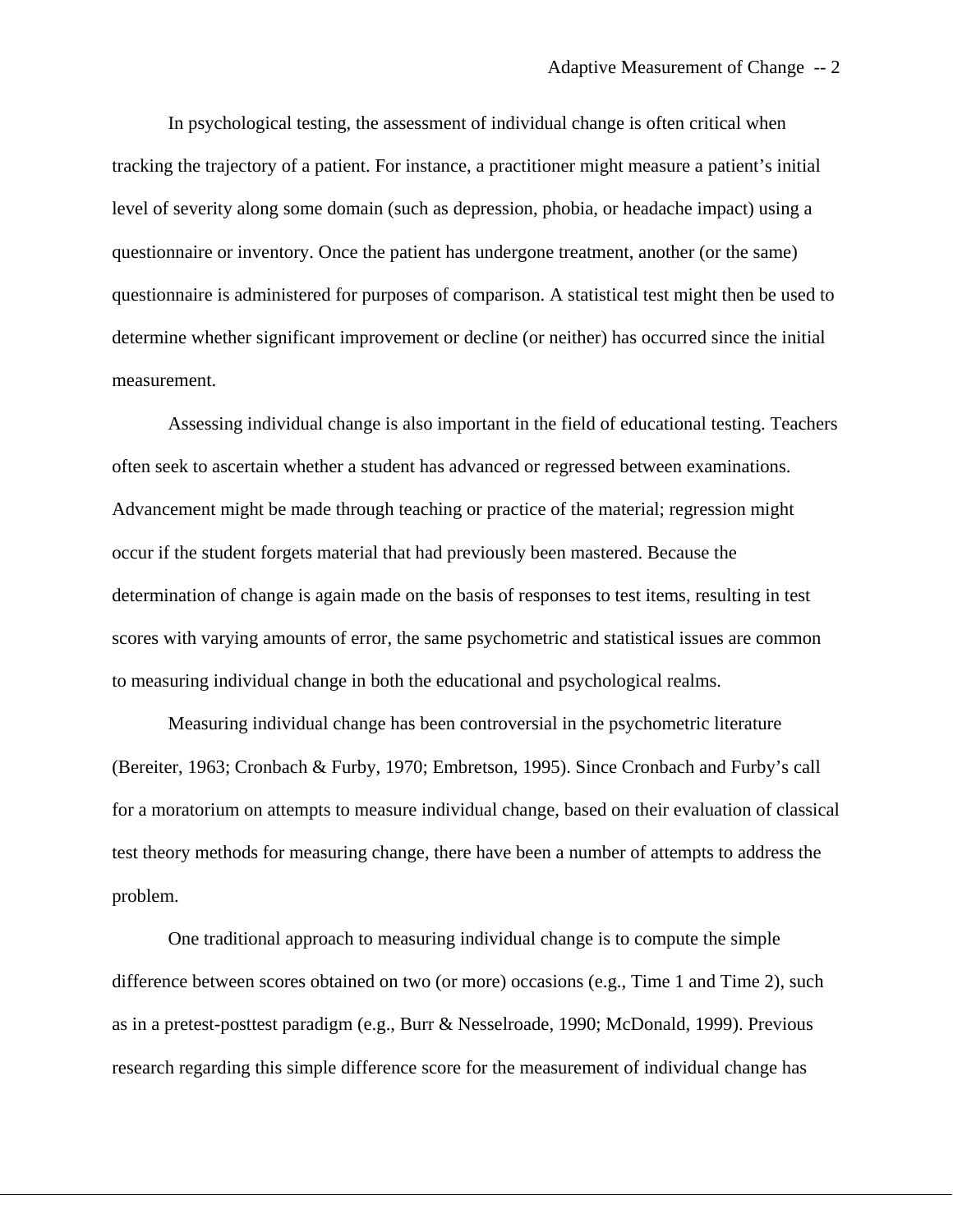demonstrated that it has major problems, including low reliability (Embretson, 1995; Hummel-Rossi & Weinberg, 1975; Lord, 1963; Willett, 1994, 1997), negative correlation between change scores and initial status (Cronbach & Furby, 1970; Embretson, 1995; Willett, 1994, 1997), regression toward the mean (Cronbach & Furby, 1970; Hummel-Rossi & Weinberg, 1975), and dependence on potentially different scales (Embretson, 1995; Hummel-Rossi & Weinberg, 1975).

Other procedures for estimating change have been suggested and examined (Lord, 1963; McNemar, 1958; Tucker, Damarin, & Messick, 1966). The residual change score (RCS), proposed by Manning and DuBois (1962), is one of the most frequently advocated alternatives to the simple difference score (Willett, 1994, 1997). The RCS reflects the difference between an observed score at Time 2 and a predicted score based on linear regression. Manning and DuBois (1962) showed analytically that the RCS typically is more reliable than the simple difference score. However, the RCS is dependent on group level information and is not the actual amount of change, but indicates how much different the observed score at Time 2 is from the value that is predicted. Consequently, the RCS is appropriate for studying the correlates of change, but not for evaluation of individual change (Kim-Kang & Weiss, 2007, 2008).

Some of the problems in earlier attempts to measure change were due to the use of classical test theory (CTT) for developing measuring instruments to be used in measuring individual change. In CTT, tests are usually developed to maximize internal consistency reliability, by selecting items with difficulties around  $p = .50$ . This results in tests that measure well around the difficulty level of the test, but measure poorly elsewhere; such tests are suboptimal for measuring change. In addition, CTT item statistics – difficulty and discrimination – as well as its test scores are dependent on the samples of persons and items on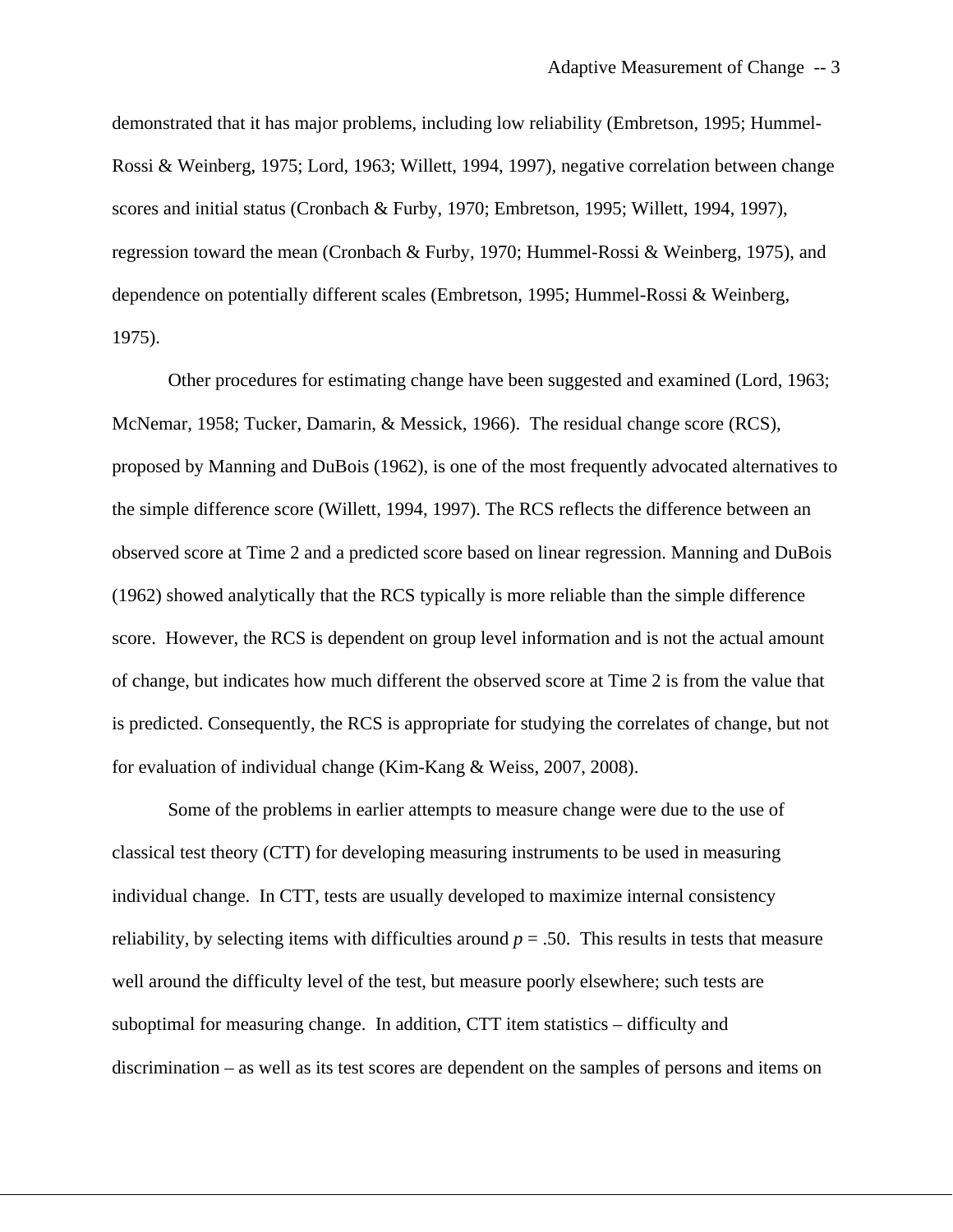which they are computed. These characteristics also mitigate against the successful measurement of individual change.

In recent years, item response theory (IRT; Embretson & Reise, 2000; Lord, 1980) has begun to replace CTT for the development of measuring instruments. IRT has several advantages over CTT for measuring individual change. IRT can place different examinees (or the same examinee at different time points) on the same scale when different items are used. Similarly, item parameters estimated on a sample of examinees at one trait level can be transformed to or linked with those at another trait level, thereby allowing the development of item banks that can cover a wide trait range. Using IRT procedures, tests can be assembled at different levels along this trait continuum, thus providing a scale along which change can be measured.

A number of researchers have addressed the issue of measuring change using IRT models, including the linear logistic latent trait models (Fischer, 1976), an IRT model for growth curves (Bock, 1976), the multidimensional Rasch model for repeated testings (Andersen, 1985), and a multidimensional Rasch model for learning and change (Embretson, 1991a, 1991b). The model proposed by Embretson is the only IRT model that provides change parameters for measuring individual change, but it is restricted to a one-parameter logistic multidimensional IRT model that requires the unrealistic assumption of equal discriminations across items. Fischer's linear logistic IRT model estimates group change, Bock's model requires group level information, and Andersen's approach is designed to assess the relationship between the latent trait at two time points and/or changes in the latent trait across time rather than to estimate the extent of individual change.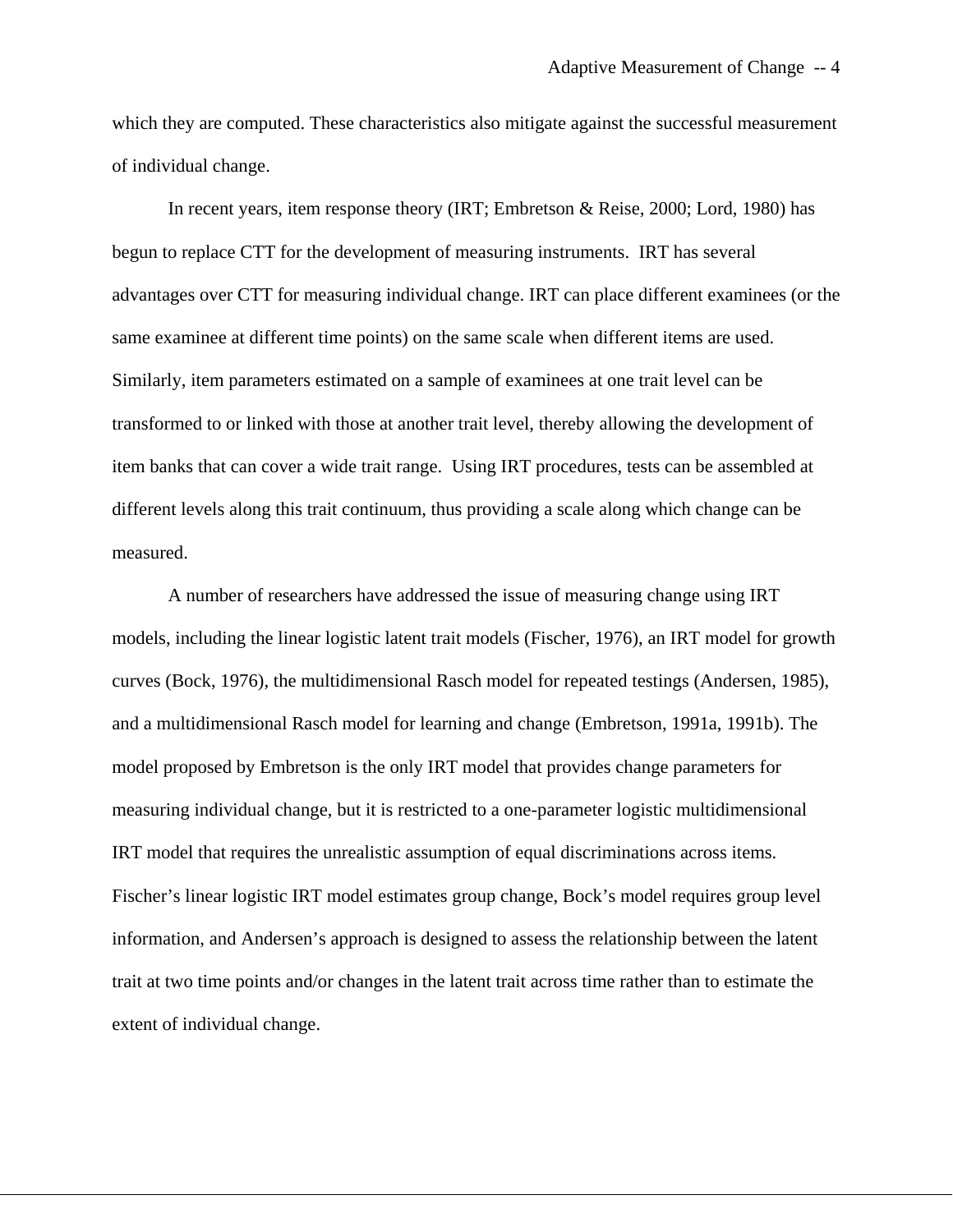A recent book on analyzing change (Collins & Sayer, 2001) addresses contemporary developments in the field, with a focus on intraindividual variability. Although a variety of potentially useful approaches for analyzing change data are described, including time series, dynamical, and multilevel models, very little attention is focused on the quality of the measurements used in the analytic procedures – there is little or no consideration of whether the observed measurements actually reflect true change or whether significant change can be identified for a given individual. Thus, a different approach is needed that is designed to accurately measure and identify significant individual change when it exists.

Kim-Kang and Weiss (2007, 2008) combined the modern technologies of IRT and computerized adaptive testing (CAT) in a procedure, originally proposed by Weiss and Kingsbury (1984), that they called adaptive measurement of change (AMC). Using Monte Carlo simulation, they then compared four procedures for measuring individual change: the simple difference score (Burr & Nesselroade, 1990; McDonald, 1999), the RCS, a difference score based on IRT, and AMC. Their AMC procedure (described in detail below) better captured actual levels of change than did the other methods and was able to efficiently detect true change. However, because their goal was not to compare different procedures *within* AMC, their study of this approach was limited to one item selection criterion and one method of hypothesis testing. The maximum information criterion of item selection that they used is suitable when the goal is to *estimate* change, but might be improved upon when the goal is a powerful *hypothesis test* of change. Additionally, their approach to detecting change had low power under a number of circumstances investigated. Thus, new statistical tests need to be developed and investigated to improve AMC's power to detect significant change.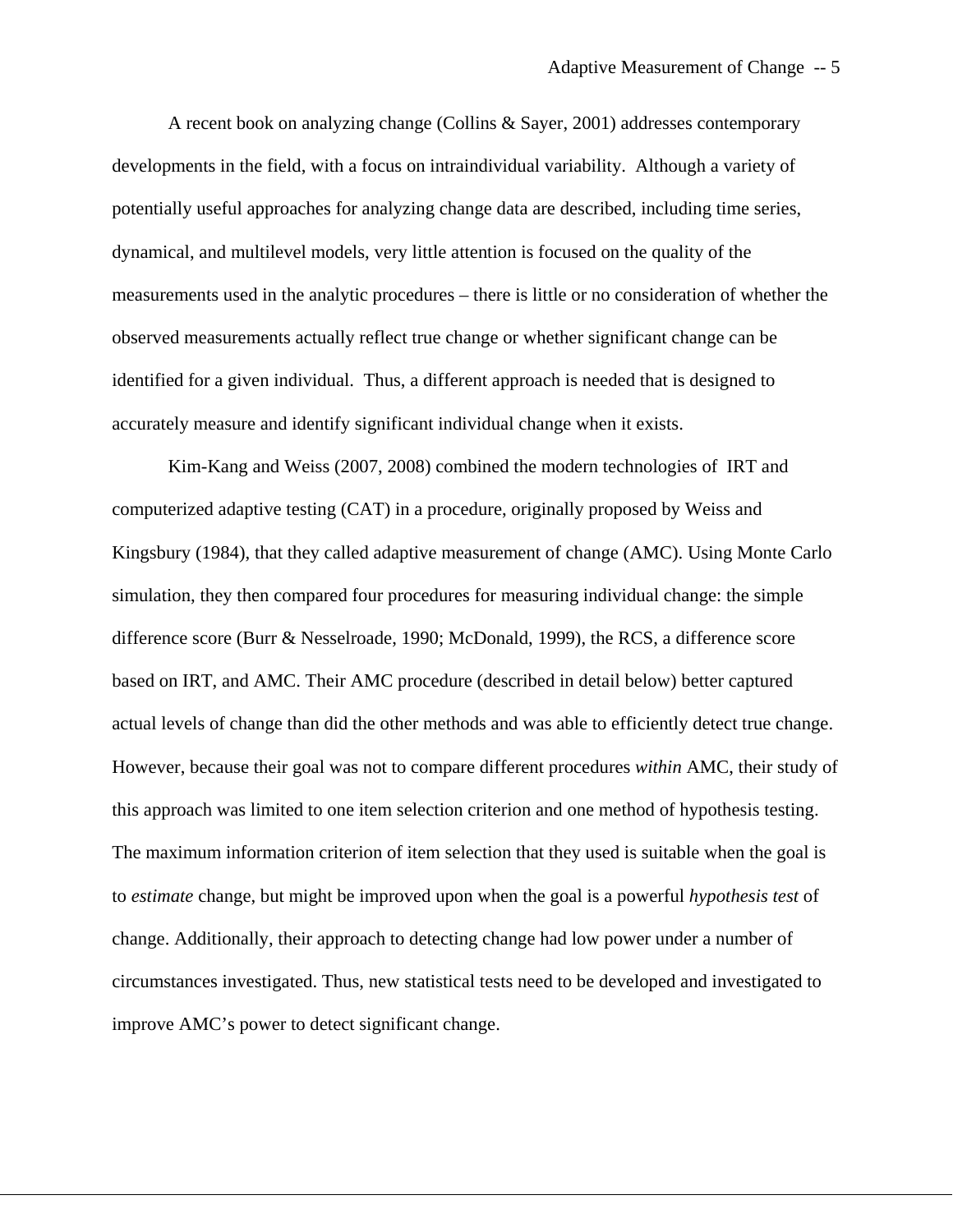The purpose of this study was to extend the work of Kim-Kang and Weiss (2007, 2008) by introducing a new item selection method and adapting two hypothesis testing methods for AMC. These item selection and hypothesis testing methods were compared to the original AMC procedure in simulation.

#### **The AMC Procedure**

CAT (van der Linden & Glas, 2000; Wainer, 2000; Weiss, 1983; Weiss & Kingsbury, 1984), which uses IRT's capability of placing different examinees (or the same examinee at different time points) on the same scale even when different items are used across measurements, tailors an instrument to examinees at the individual level, typically selecting the most informative items for each examinee based on his/her previous answers. CAT can also determine when enough information has accrued and no more items need to be presented to each examinee. In this way, measurement can be made both more precise and more efficient, as examinees receive items congruent with their latent trait and the test can be ended when a sufficient number of items has been given.

In AMC, there are two (or more) measurements taken: one at Time 1 and the other at Time 2. Let  $\theta_1$  denote the value of an examinee's true latent trait at Time 1, and  $\theta_2$  the corresponding value at Time 2. To determine whether meaningful change has occurred for an examinee (e.g., learning, clinical improvement, decline), the practitioner's goal is to determine whether  $\theta_2$  is different from  $\theta_1$  using hypothesis testing. Since change might occur in either direction, a two-sided test is appropriate, with hypotheses H<sub>0</sub>:  $\theta_1 = \theta_2$  and H<sub>1</sub>:  $\theta_1 \neq \theta_2$ . Either fixed-length testing or variable-length testing can be employed in the procedure. In the former case, the test lengths at the two time points are pre-specified; in the latter case, they are random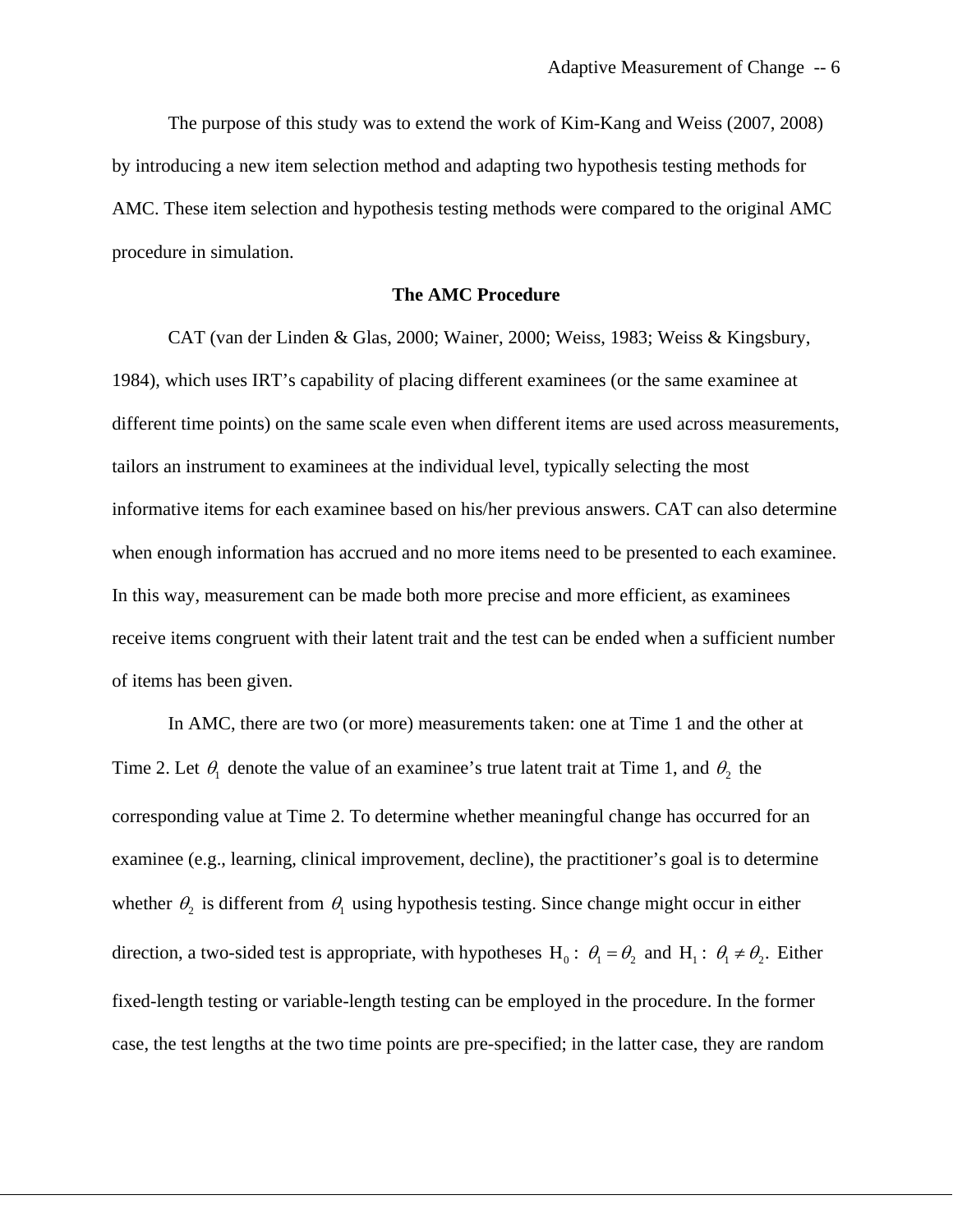variables. Hereafter, the test length at Time 1 will be denoted *K* and the test length at Time 2 will be denoted *L*.

In order to perform item selection in AMC, candidate items must be designated for selection at each time point. There are three possibilities: (1) use two separate item banks, one for each time point, with the banks linked onto a common scale; (2) use the same item bank at each time point but require for a given examinee that all items administered at Time 1 be ineligible for that examinee at Time 2; or (3) use the same item bank at each time point and allow all items to be eligible at Time 2 for all examinees. In educational testing, option 3 is often inappropriate because students might remember the items from Time 1 to Time 2. However, in psychological assessment, it might be perfectly reasonable for an examinee to receive an item at both time points. As in Kim-Kang and Weiss (2007, 2008), option 1 or 3 was assumed in this study. All hypothesis testing methods examined here are still applicable when option 2 is used.

*Item selection.* Most CAT item selection methods require that an *interim* θ *estimate* be made following each item response. After  $k$  items have been presented, eliciting a response vector  $\mathbf{u}_k = (u_1, ..., u_k)$ , a common choice is the maximum likelihood estimate (MLE) of  $\theta$ ; this will be denoted  $\hat{\theta}_k$ . CAT usually then selects the item that maximizes the Fisher information at  $\hat{\theta}_k$ , among all items that have not yet been administered to the examinee (e.g., Lord, 1980, p. 153). When the MLE does not exist, an item is typically selected to maximize the Fisher information at an arbitrary value of  $\theta$ .

 In AMC, item selection must be conducted for the same examinee at two (or more) different time points (and possibly two different levels of the underlying latent trait). For this case, Kim-Kang and Weiss (2007, 2008) treated the two time points as distinct measurements and estimated  $\theta$  separately for each measurement. That is, at Time 1, item  $k+1$  was selected to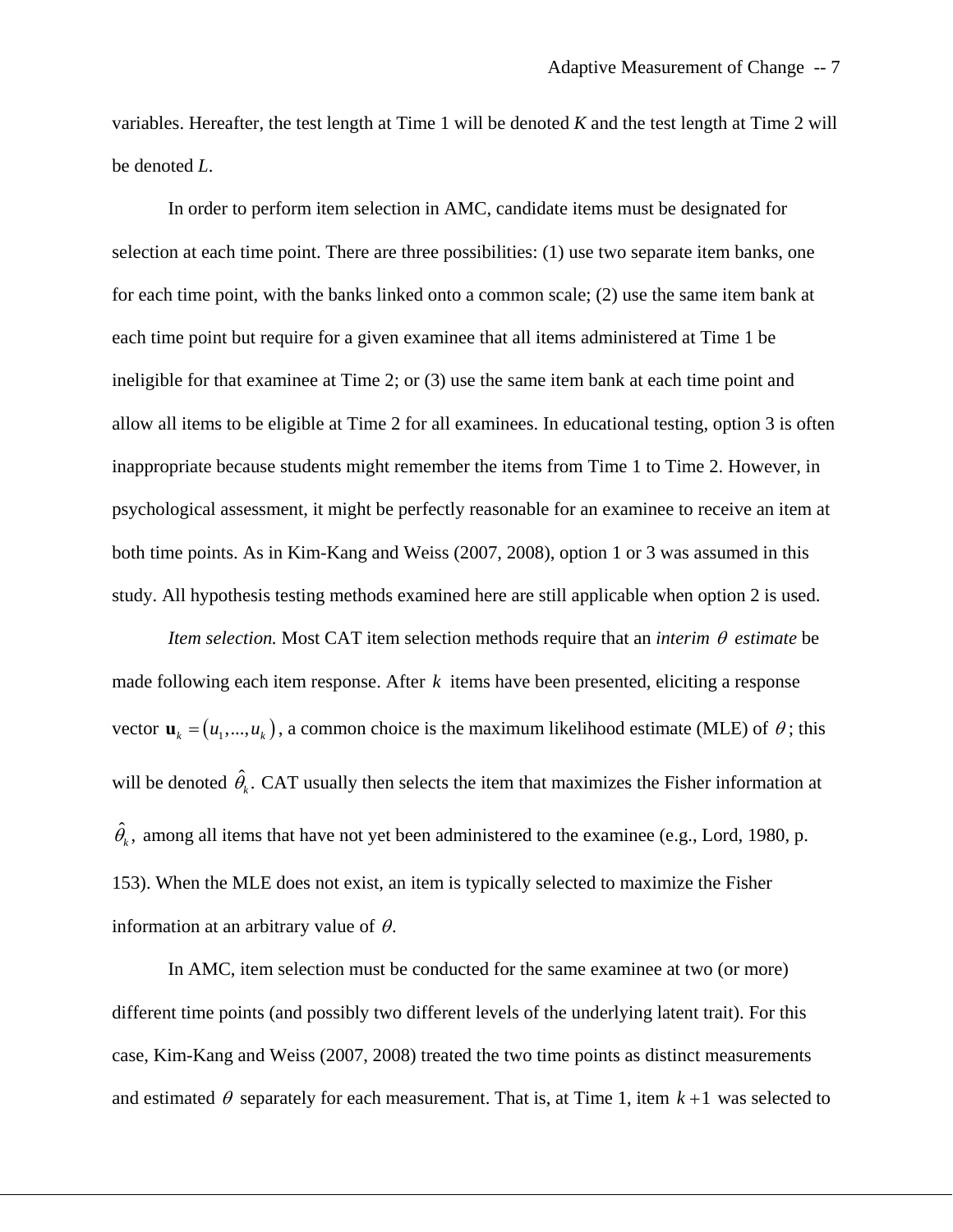maximize  $I_j(\hat{\theta}_1^k)$ , where  $\hat{\theta}_1^k$  denotes the Time 1 MLE after *k* items and *I<sub>j</sub>* denotes the information function. Similarly, at Time 2, they selected item  $l+1$  to maximize  $I_j(\hat{\theta}_2^l)$ , where  $\hat{\theta}_2^l$  is the Time 2 MLE after *l* items. As a result, responses from Time 1 were not taken into account when selecting items at Time 2. The only exception occurred when selecting the first item at Time 2; in that situation, Kim-Kang and Weiss maximized Fisher information at the final Time 1 MLE. For notational simplicity, the final Time 1 MLE is hereafter denoted  $\hat{\theta}_1$  and the final Time 2 MLE is denoted  $\hat{\theta}_2$ .

*Hypothesis testing.* Once both the Time 1 and Time 2 measurements have concluded, AMC uses a statistical significance test to determine whether change has occurred (that is, whether  $\theta_1 \neq \theta_2$ ). Kim-Kang and Weiss (2007, 2008) calculated separate confidence intervals for  $\theta_1$  and  $\theta_2$ , then identified significant change based on whether the two confidence intervals overlapped. A  $(1 - \alpha) \times 100\%$  confidence interval for  $\theta_1$  is given by  $\hat{\theta}_1 \pm z_{1-\alpha/2}$   $SE(\hat{\theta}_1)$ , where  $z_{1-\alpha/2}$  is the appropriate quantile of the standard normal distribution and  $SE(\hat{\theta}_1)$  is the observed standard error of measurement evaluated at  $\hat{\theta}_1$ , computed by

$$
SE\left(\hat{\theta}_{1}\right) = \sqrt{-\left[I\left(\hat{\theta}_{1}\right)\right]^{-1}},\tag{1}
$$

where  $[I(\hat{\theta}_1)]$  is observed information obtained from the second derivative of the likelihood function. The confidence interval for  $\theta_2$  is analogous. Statistically significant change was identified if these intervals did not overlap.

## **New Methods for AMC**

#### **Item Selection At Time 2**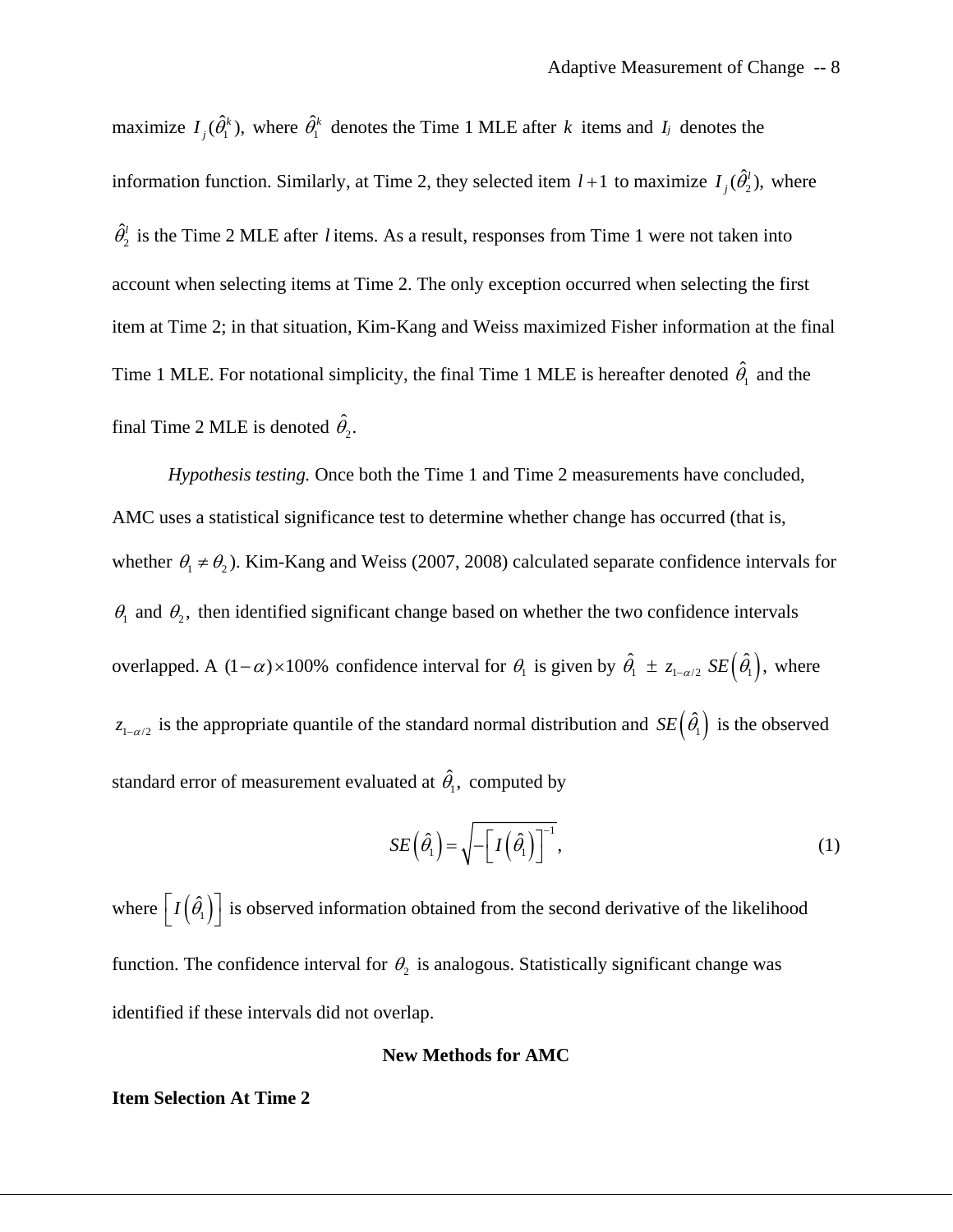The item selection method of Kim-Kang and Weiss (2007, 2008) is a reasonable approach for AMC when the goal is estimation. However, in the current application of AMC, the power to detect true change might be enhanced by selecting Time 2 items to differentiate between  $\theta_1$  and  $\theta_2$ . This method changes only the item selection criterion at Time 2; at Time 1, maximum Fisher information at  $\hat{\theta}_1^k$  is still employed.

The method uses Kullback-Leibler information (KLI; Cover & Thomas, 1991), which was first applied to CAT by Chang and Ying (1996). Let  $\theta'$  and  $\theta''$  be two candidate  $\theta$  values at the time point of interest (here, Time 2). The KLI of item *j* for distinguishing these values is equal to

$$
K_j(\theta', \theta'') = E_{\theta'} \left[ \ln \frac{L(\theta'; u_j)}{L(\theta''; u_j)} \right],
$$
 (2)

where  $E_{\theta}$ [X] denotes the expectation of *X* under  $\theta'$ . A large value of  $K_i(\theta', \theta'')$  indicates that item *j* is useful in differentiating between  $\theta'$  and  $\theta''$  when  $\theta'$  is the true state of nature. Hence, high power in AMC will be achieved if  $\theta'$  is the best estimate of  $\theta_2$  under the assumption that  $H_1$  is true, and  $\theta''$  is the best estimate of  $\theta_2$  under the assumption that  $H_0$  is true.

Assume first that change has indeed occurred between Time 1 and Time 2, i.e., that  $H_1$  is correct. By this assumption, all responses at Time 1 were elicited from a level of  $\theta$  that is not the true state of nature at Time 2. If no *a priori* information exists about the anticipated magnitude of change between time points, then responses from Time 1 do not convey information about the true value of  $\theta_2$ . Hence, after *l* items, the MLE of  $\theta_2$  under  $H_1$  is simply  $\hat{\theta}'_2$ , assuming that this value differs from  $\hat{\theta}_1^k$ .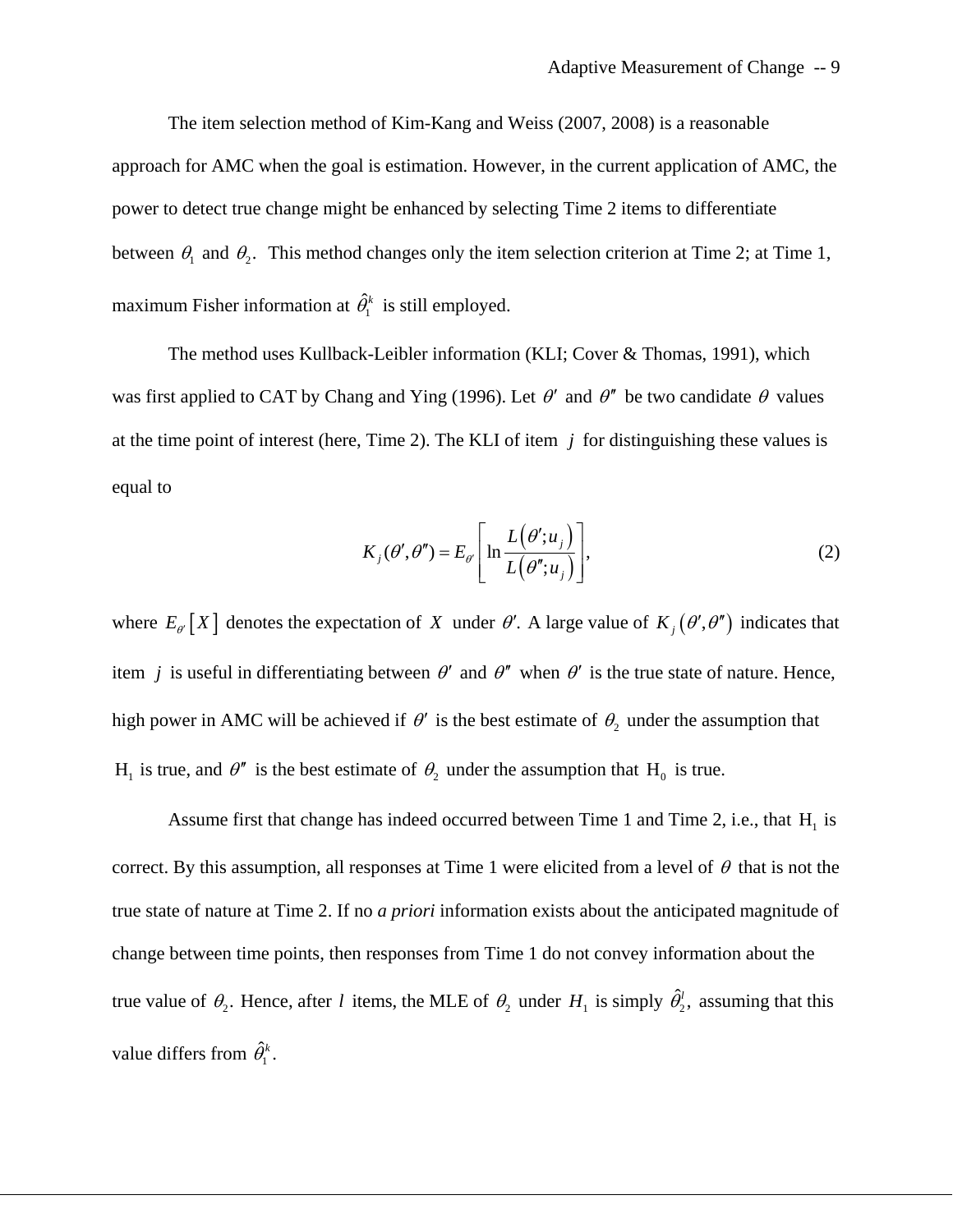By contrast, if  $H_0$  is true, then both the Time 1 and Time 2 observations arose from the same value of  $\theta$ . Therefore, the responses from both time points can be combined or "pooled" to obtain an overall estimate of this single  $\theta$  value. Let  $\mathbf{u}_{K+1}$  denote the vector containing all  $K + l$ observations at the two time points (*K* items having been administered at Time 1 and *l* items having been administered thus far at Time 2). Then the MLE under  $H_0$  (i.e., the "pooled MLE" or  $\hat{\theta}_{pool}^{K+l}$ ) is the value of  $\theta$  maximizing

$$
L(\theta; \mathbf{u}_{K+l}) = \prod_{j=1}^{K+l} p_j(\theta)^{u_j} \left[1 - p_j(\theta)\right]^{1-u_j}, \tag{3}
$$

where  $p_j(\theta)$  is the probability of selecting the correct/keyed response under an appropriate IRT model.

The new item selection method sets  $\theta' = \hat{\theta}_2^l$  and  $\theta'' = \hat{\theta}_{pool}^{K+l}$ , i.e., item  $l+1$  at Time 2 is chosen to maximize  $K_j(\hat{\theta}_1^l, \hat{\theta}_{pool}^{K+l})$ . [See Eggen (1999) for a related application of KLI in the context of computerized classification testing.] In the unlikely event that  $\hat{\theta}_2^l = \hat{\theta}_{pool}^{K+l}$ , the maximum  $K_i(\hat{\theta}_i^l, \hat{\theta}_{mod}^{K+l})$  criterion cannot be used, since there is no KLI between a value and itself. In this case, or if no items have yet been administered at Time 2 (so that  $l = 0$ ), Fisher information at  $\hat{\theta}_1$  can be utilized as a substitute item selection method. *pool* +  $K_{j}^{{}}(\hat{\theta}_{2}^{l},\hat{\theta}_{p\alpha}^{K}% )=0,$ 

## **Hypothesis Testing**

*The Z-test.* This approach tests the null hypothesis using the standardized difference in MLE values. The test statistic is defined as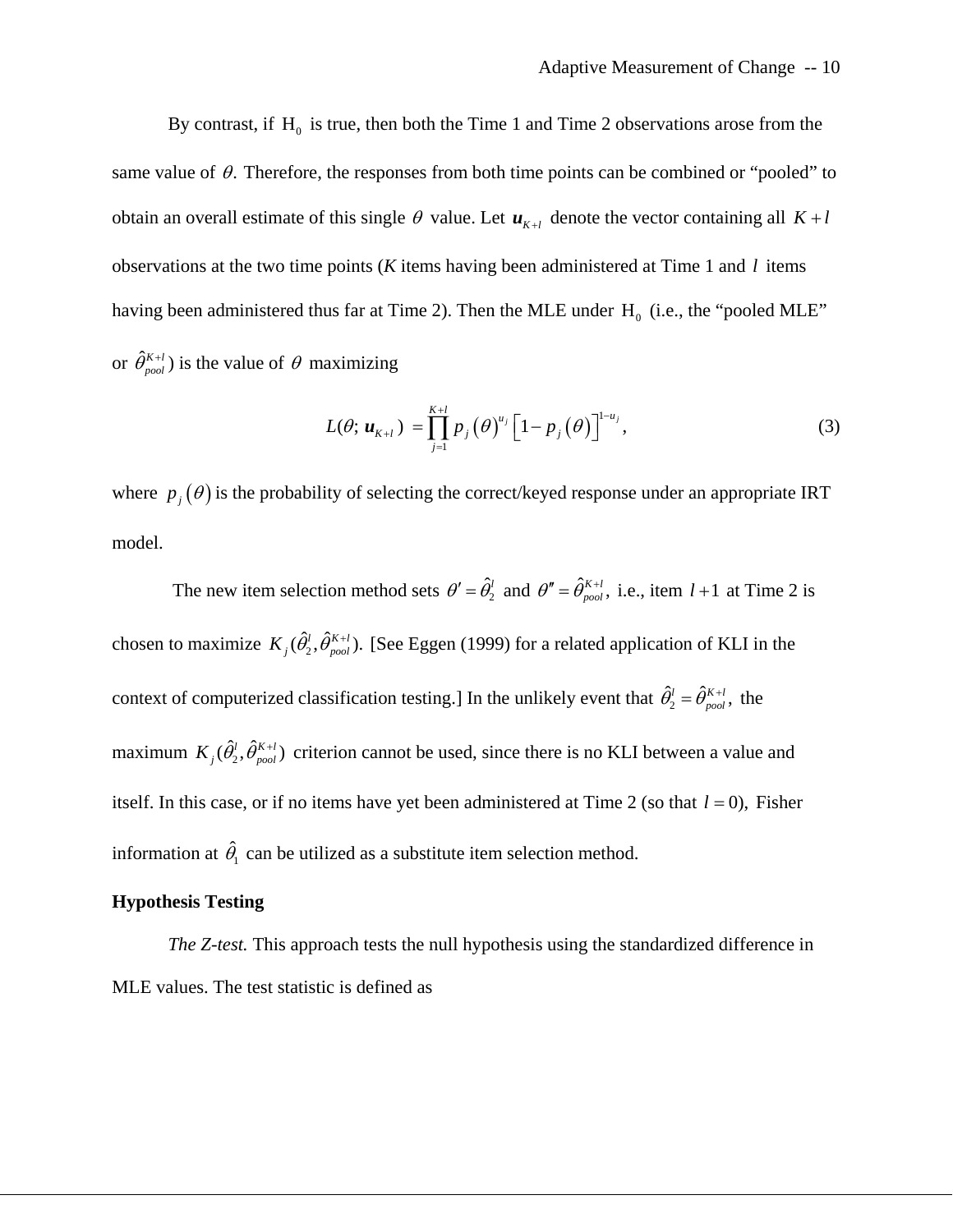$$
|Z| = \frac{|\hat{\theta}_2 - \hat{\theta}_1|}{\sqrt{\sum_{j=1}^K I_j(\hat{\theta}_{pool}) + \sum_{j=1}^L I_j(\hat{\theta}_{pool})}},
$$
\n(4)

where  $\hat{\theta}_{pool}$  is the pooled estimate after both tests have been completed,  $\sum I_j(\hat{\theta}_{pool})$  is the sum 1  $\sum\limits_{j}^{K}{{I}_{j}{\left( \hat{\theta }_{pool}\right) }}$ *j*  $I_i(\tilde{\theta}_i)$  $\sum_{j=1} I_{\scriptscriptstyle{J}} \Big( \hat{\theta}_{\scriptscriptstyle{pool}} \Big)$ 

of the Fisher information values at  $\hat{\theta}_{pool}$  for the Time 1 items, and  $\sum_{i=1}^{n} I_i(\hat{\theta}_{pool})$  is the analogous 1 *L j j I*  $\sum_{j=1}$ 

quantity for Time 2. In a long test, the inverse of the summed information can be used to approximate the variance of the MLE (Chang & Stout, 1993); here, information is evaluated at  $\hat{\theta}_{pool}$  because this value is the most plausible  $\theta$  level under H<sub>0</sub>. By the additivity of variances under local independence, the denominator in Equation 4 can be considered the standard error of  $\hat{\theta}_2 - \hat{\theta}_1$  under H<sub>0</sub>. Moreover, each MLE is asymptotically normal under mild regularity conditions (Chang & Stout, 1993), so their difference is also asymptotically normal. The absolute value is taken because the alternative hypothesis is two-sided, in order to detect either positive or negative change.

To create a decision rule based on this statistic, let  $\alpha$  denote the desired Type I error rate. Let  $z_{1-\alpha/2}$  denote the  $1-\alpha/2$  quantile of the standard normal distribution. Statistically significant change is then said to have occurred when  $|Z| \geq z_{1-\alpha/2}$ .

The Z-test is similar to the confidence interval decision rule used by Kim-Kang and Weiss (2007, 2008) in that both use the standard normal distribution to account for variability. The difference is that the confidence interval rule computes the standard error separately for  $\hat{\theta_{\text{\tiny{l}}}}$ and  $\hat{\theta}_2$ , whereas the Z-test directly calculates the standard error of  $\hat{\theta}_2 - \hat{\theta}_1$  under  $H_0$ .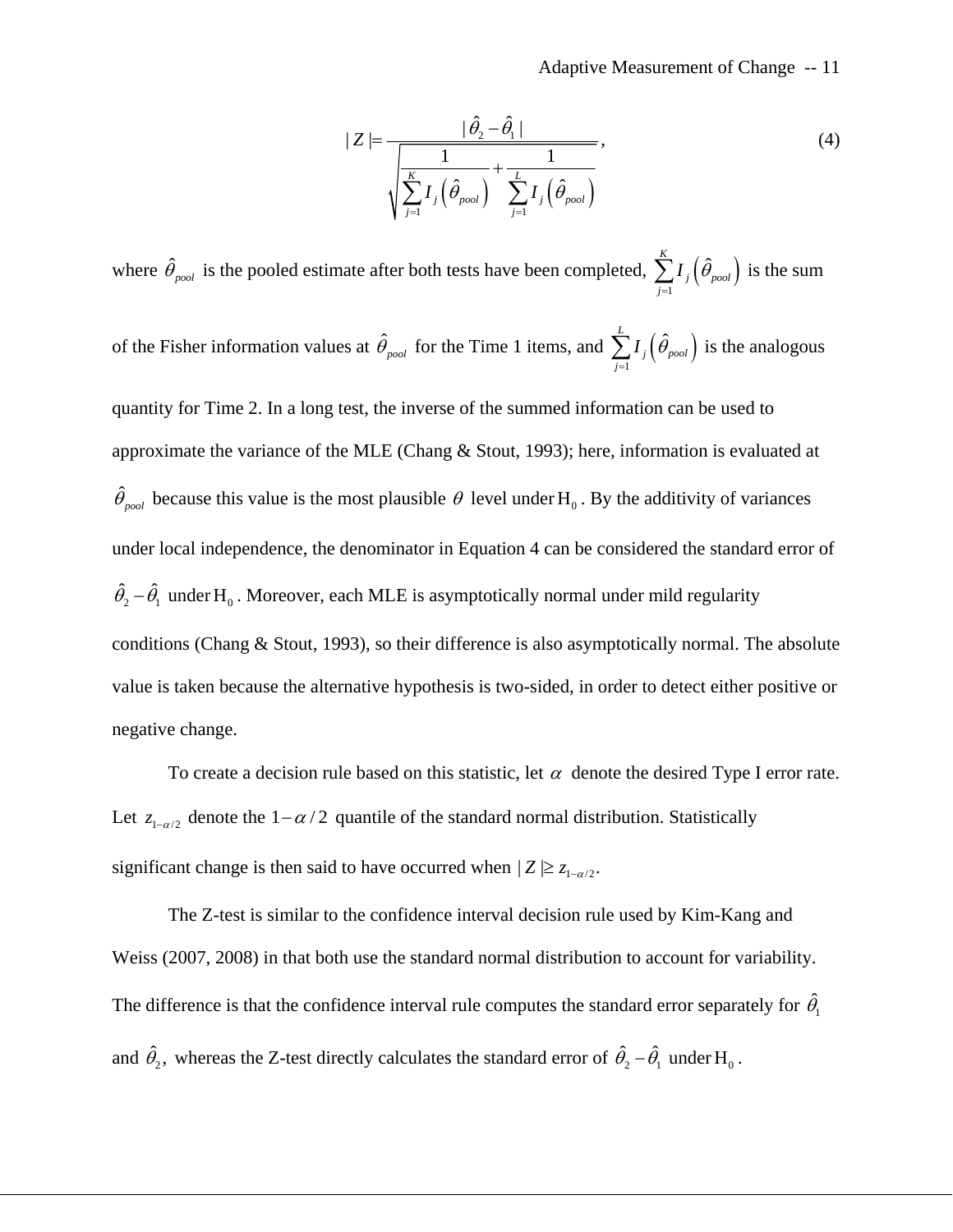*The Likelihood-ratio chi-square test.* This method is adapted from a method that was described by Agresti (1996) for categorical data. Agresti defined the following likelihood-ratio statistic:

$$
\Lambda = \frac{\text{maximum likelihood when parameters satisfy H}_0}{\text{maximum likelihood when parameters are unrestricted}}.
$$
\n(5)

In the context of AMC, the condition "parameters satisfy  $H_0$ " is that the latent trait is constant between the two time points, i.e.,  $\theta_1 = \theta_2$ . By definition,  $\hat{\theta}_{pool}$  is the value that maximizes the likelihood under this condition. The numerator of Equation 5 is thus the likelihood of  $\hat{\theta}_{pool}$  for the complete data of both time points.

In the denominator of Equation 5, the parameters are not constrained to satisfy  $\theta_1 = \theta_2$ . For this unrestricted case, the likelihood is maximized by computing the MLEs separately at each time point, obtaining  $\hat{\theta}_1$  and  $\hat{\theta}_2$ . Letting  $\hat{\mu}_k$  denote the Time 1 response vector and  $\hat{\mu}_L$  the Time 2 response vector, the denominator of Equation 5 is then the product of the separate likelihoods. That is, the maximum unrestricted likelihood is equal to  $L(\hat{\theta}_1; \mathbf{u}_K) \times L(\hat{\theta}_2; \mathbf{u}_L)$ , where the two terms are calculated separately.

To gauge statistical significance,  $-2\log(\Lambda)$  can be compared to the chi-square distribution with the appropriate degrees of freedom (Agresti, 1996). In AMC, the alternative hypothesis includes two  $\theta$  values (one for each time point) whereas the null hypothesis includes only one such value; therefore, the associated significance test has one degree of freedom. The null hypothesis is rejected if and only if  $-2\log(\Lambda) \ge \chi^2_{1-\alpha}$ , where  $\chi^2_{1-\alpha}$  is the  $1-\alpha$  quantile of the chi-square distribution with one degree of freedom. Like the Z-test, the likelihood-ratio chi-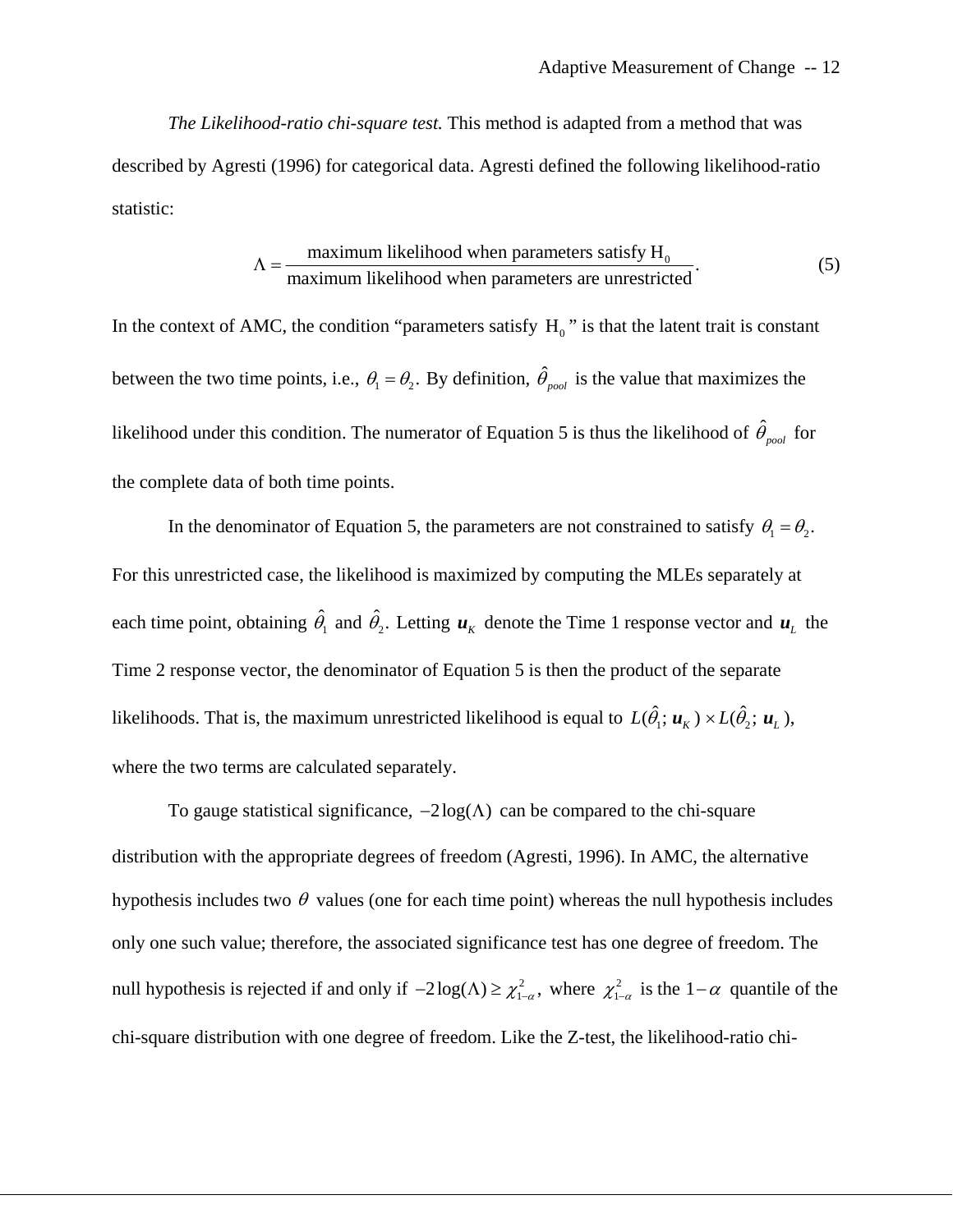square test directly takes the null hypothesis into account (through the numerator of  $\Lambda$ ) and is thus tailored to the hypothesis testing paradigm.

#### **Extension to Variable-Length Testing**

 Variable-length testing can be more efficient in AMC than fixed-length tests. In particular, when examinees or patients have made substantial improvement (or decline) since the previous time point, significant change might be observed after a small number of test items (Kim-Kang & Weiss, 2007, 2008). The following considers early stopping only for the Time 2 assessment; it is assumed that the Time 1 assessment has already ended, and a determination of "change" or "no change" is sought for Time 2.

*The Z-test.* A simple stopping rule for this test would be to apply the final rejection region to all stages—that is, to cease test administration the first time that  $|Z| \ge z_{1-\alpha/2}$ . If this occurs at any stage of the test (including the final stage,  $L$ ), the null hypothesis would be rejected; on the other hand, if  $|Z| < z_{1-\alpha/2}$  for all L stages, the null hypothesis would not be rejected. This procedure would be likely to lower the average test length (ATL) at Time 2, but also to raise the Type I error rate: by providing more opportunities for the null hypothesis to be rejected, the proportion of rejections should be expected to increase even when the null is actually true. Therefore, this method should not be used if strict adherence to the  $\alpha$  level is desired.

To avoid such inflation of the  $\alpha$  level, the nominal critical value,  $z_{1-\alpha/2}$ , should be raised. That is, for each interim stage, the null should be rejected if and only if  $|Z| \geq C_1$ , where reached, and the test is forced to terminate), the null is rejected if and only if  $|Z| \geq C_2$ , where  $C_1 > z_{1-\alpha/2}$ . At the final stage (i.e., the stage at which the maximum possible test length is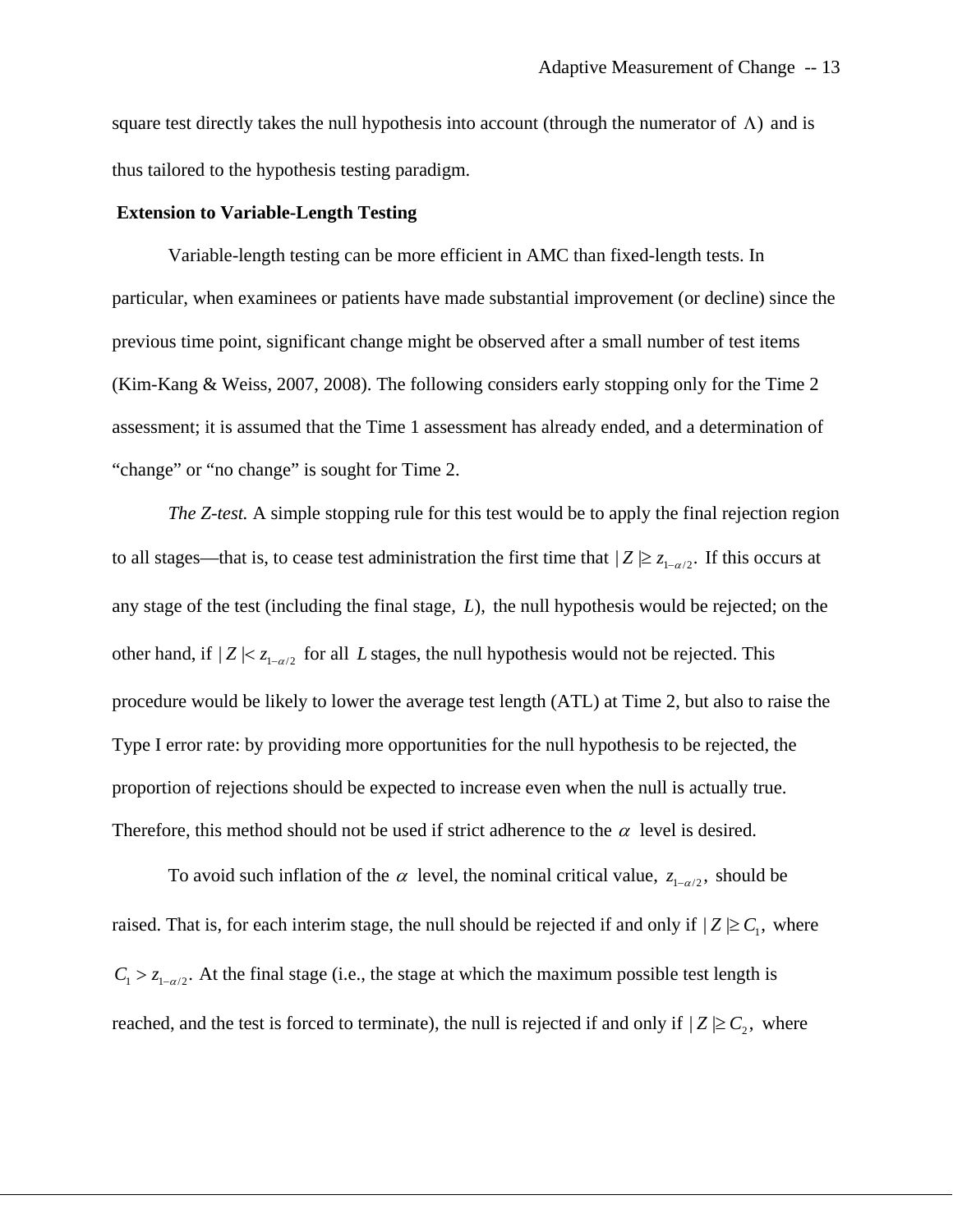$C_2 > z_{1-\alpha/2}$ . Similar types of sequential decision rules have been used by Bartroff, Finkelman, and Lai (2008), Lai and Shih (2004), and Siegmund (1985) in other applications.

To satisfy the desired Type I error rate,  $C_1$  and  $C_2$  should be defined so that the rejection rate never exceeds  $\alpha$  for any  $\theta_1 = \theta_2$ . There are many possible values that satisfy this condition; Lai and Shih (2004) recommended that between one-third and one-half of the Type I error be "spent" on the interim stages, and the remainder be spent on the final stage. In other words, when the null hypothesis is true, the probability of stopping early to reject the null should be equal to  $\epsilon \alpha$ , where  $1/3 \leq \epsilon \leq 1/2$ . The probability of not rejecting the null at any interim stage, but rejecting it at the final stage, should then be equal to  $(1-\varepsilon)\alpha$  in order to achieve an overall Type I error of  $\alpha$ . The values of  $C_1$  and  $C_2$  that satisfy these additional conditions can be determined through simulation.

*The likelihood ratio statistic.* For the likelihood-ratio chi-square test, the null hypothesis is rejected during interim stages if  $-2\log(\Lambda) \ge D_1$ ; at the final stage, the null is rejected if  $-2\log(\Lambda) \ge D_2$ . As with the Z-test,  $D_1$  and  $D_2$  are selected so that when no true change has occurred, the probability of rejecting the null at an interim stage is  $\varepsilon \alpha$  and the probability of rejection at the final stage is  $(1 - \varepsilon)\alpha$ .

 These variable-length testing procedures never stop early to make a determination of "no change;" they stop early only to reject the null hypothesis. This seeming disparity makes sense when considering that at stage *l* of Time 2, early stopping should be invoked only if there is substantial evidence in favor of one hypothesis over the other. Although there might be strong evidence that change *has* occurred (e.g., if  $\hat{\theta}_2^l \gg \hat{\theta}_1$  and both estimators are precise), it is more difficult to be confident that change *has not* occurred: even if  $\hat{\theta}_1$  and  $\hat{\theta}_2^l$  are very close to each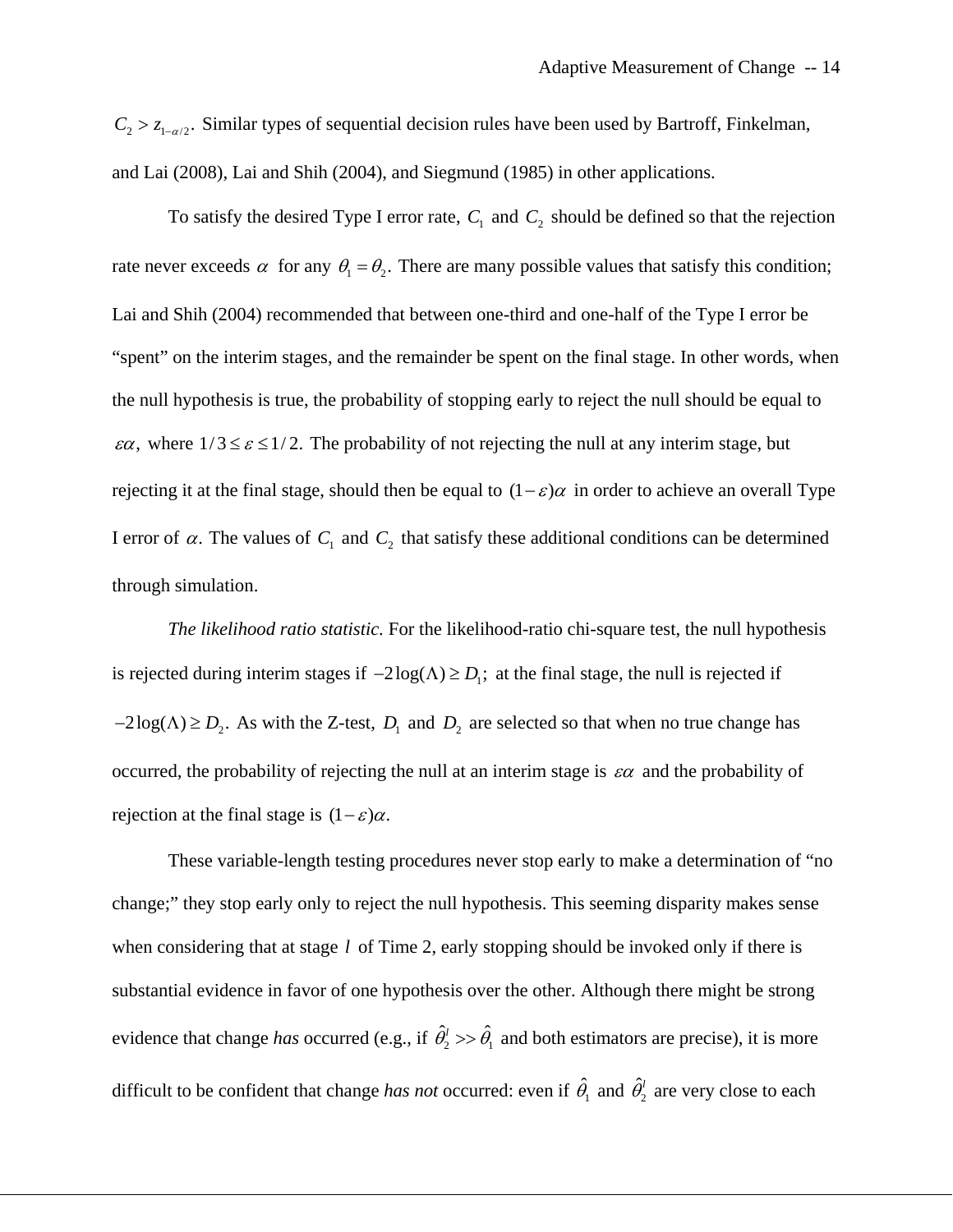other, there is usually some small estimated change between the time points. Thus, an early stopping rule to determine "no change" was not examined.

#### **Method**

Item selection methods and hypothesis tests were compared in two simulation sets. In both simulation sets, the item selection method for Time 1 was always Fisher information (FI) at  $\hat{\theta}_1^k$ ; Time 2 item selection was conducted using both FI at  $\hat{\theta}_2^l$  and KLI between  $\hat{\theta}_2^l$  and  $\hat{\theta}_{pool}^{K+l}$ . The item selection methods were completely crossed with the three hypothesis tests—confidence interval overlap test (CI), likelihood-ratio test (LR), and Z-test (Z)—for a total of six procedures: FI-CI, FI-LR, FI-Z, KL-CI, KL-LR, and KL-Z. These combinations of methods were compared based on their statistical power and Type I error rates.

In each simulation set, the "no change" condition was studied at values of  $\theta_1 = \theta_2$  ranging from −2 to 2, incremented by 0.5. Power was studied at three levels of improvement (true change of  $\theta$  = 0.5, 1.0, and 1.5), with the latent traits again ranging from −2 to 2. All combinations of  $\theta_1$ and  $\theta_2$  considered are indicated in Table 1, where "N" = no change, "L" = low change (0.5), " $M$ " = medium change (1.0), and " $H$ " = high change (1.5). 1,000 replications were performed for every combination of  $\theta_1$  and  $\theta_2$  and both item selection methods; the three hypothesis tests were then applied to each set of 1,000 simulees.

> ---------------------------------------------------------------------------- *Insert Table 1 about here*

> -----------------------------------------------------------------------------

As in Kim-Kang and Weiss (2007, 2008), item selection methods were compared in their unconstrained form. Therefore, exposure control (e.g., Chang, Qian, & Ying, 2001; Stocking & Lewis, 1998; Sympson & Hetter, 1985) and content balance (e.g., Kingsbury& Zara, 1989; van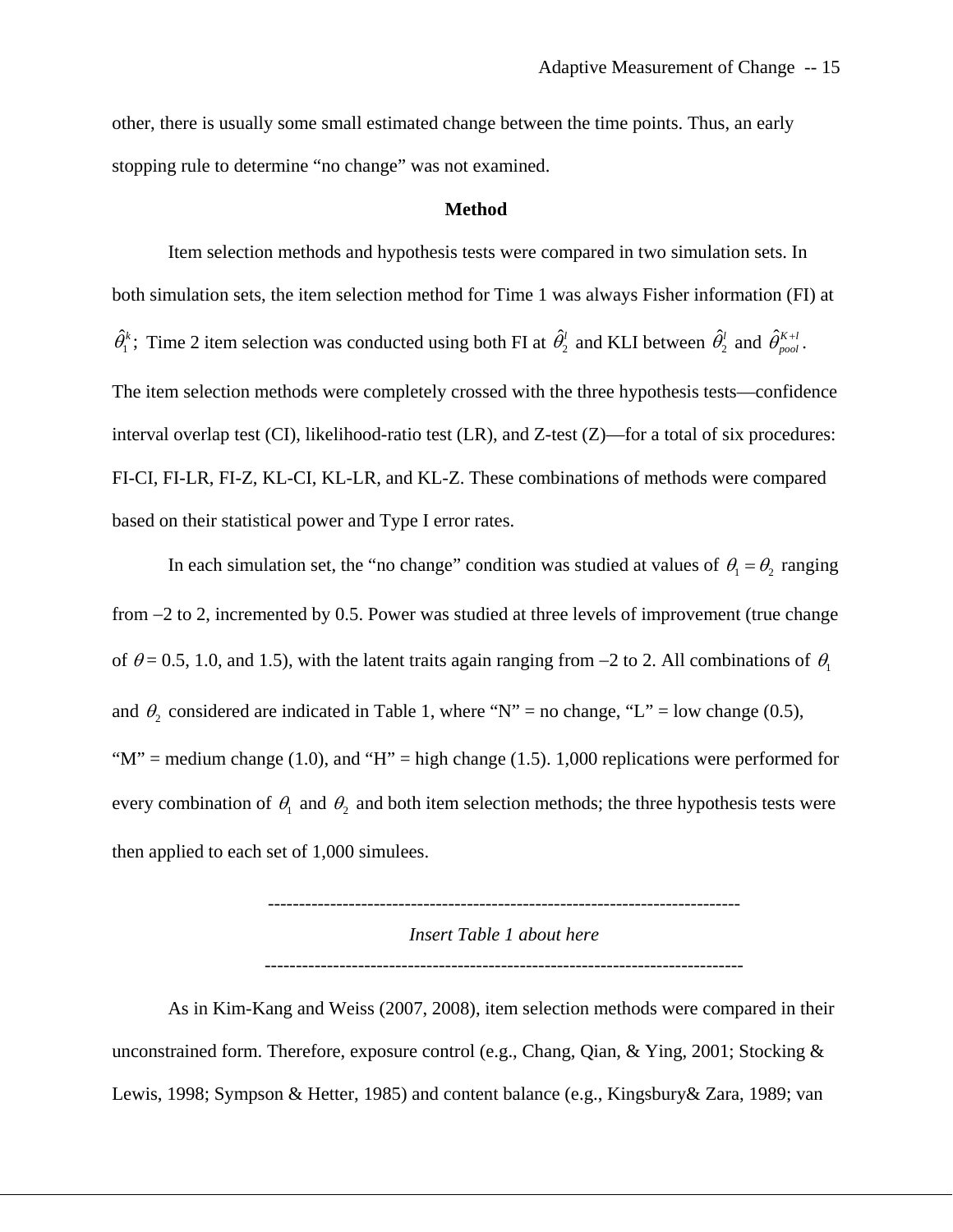der Linden, 2000) were not applied, and item eligibility rules for the two time points were defined by option 3 above.

The item bank for Simulation Set 1 was the relatively ideal CAT item bank used in the "medium discrimination" condition of Kim-Kang and Weiss (2007, 2008). It consisted of 288 simulated items. The  $a_j$  (discrimination) parameters of the 3-parameter logistic model (Lord, 1980, p. 12) were simulated from the normal distribution with a mean of 1 and a standard deviation (SD) of 0.15. The  $b_j$  (location) parameters were simulated so that a specified number would fall into each of 18 intervals ranging from [−4.5, −4.0] to [4.0, 4.5]. In particular, 24 items were located in each of the six middle intervals  $([-1.5, -1.0]$  to  $[1.0, 1.5]$ ) and 12 items were located in each of the outer intervals ([−4.5, −4.0] to [−2.0, −1.5] and [1.5, 2.0] to [4.0, 4.5]). Within each interval, the  $b_j$  parameter was simulated from the uniform distribution. This procedure created an adequate number of items in the middle of the  $\theta$  distribution; it also ensured coverage beyond the range of the true  $\theta$  values under study (-2 to 2). Finally,  $c_j$  (the pseudo-guessing parameter) was set at 0.20 for all 288 items (Lord & Novick, 1968; Yen, 1986). Simulees were administered 50 items at each time point in Simulation Set 1.

Simulation Set 2 used a more realistic bank of 455 items from a statewide English Language Arts examination of Grade 10 students. The four-option multiple-choice items tested the students' level of reading comprehension. The mean and SD of  $a_j$  values across the bank were 1.02 and 0.34, respectively; 0.02 and 0.78 for  $b_j$ ; and 0.22 and 0.06 for  $c_j$ . Figure 1 shows the information functions of the two item banks. To evaluate the different AMC procedures under a shorter test length, simulees were administered only 30 items at each time point in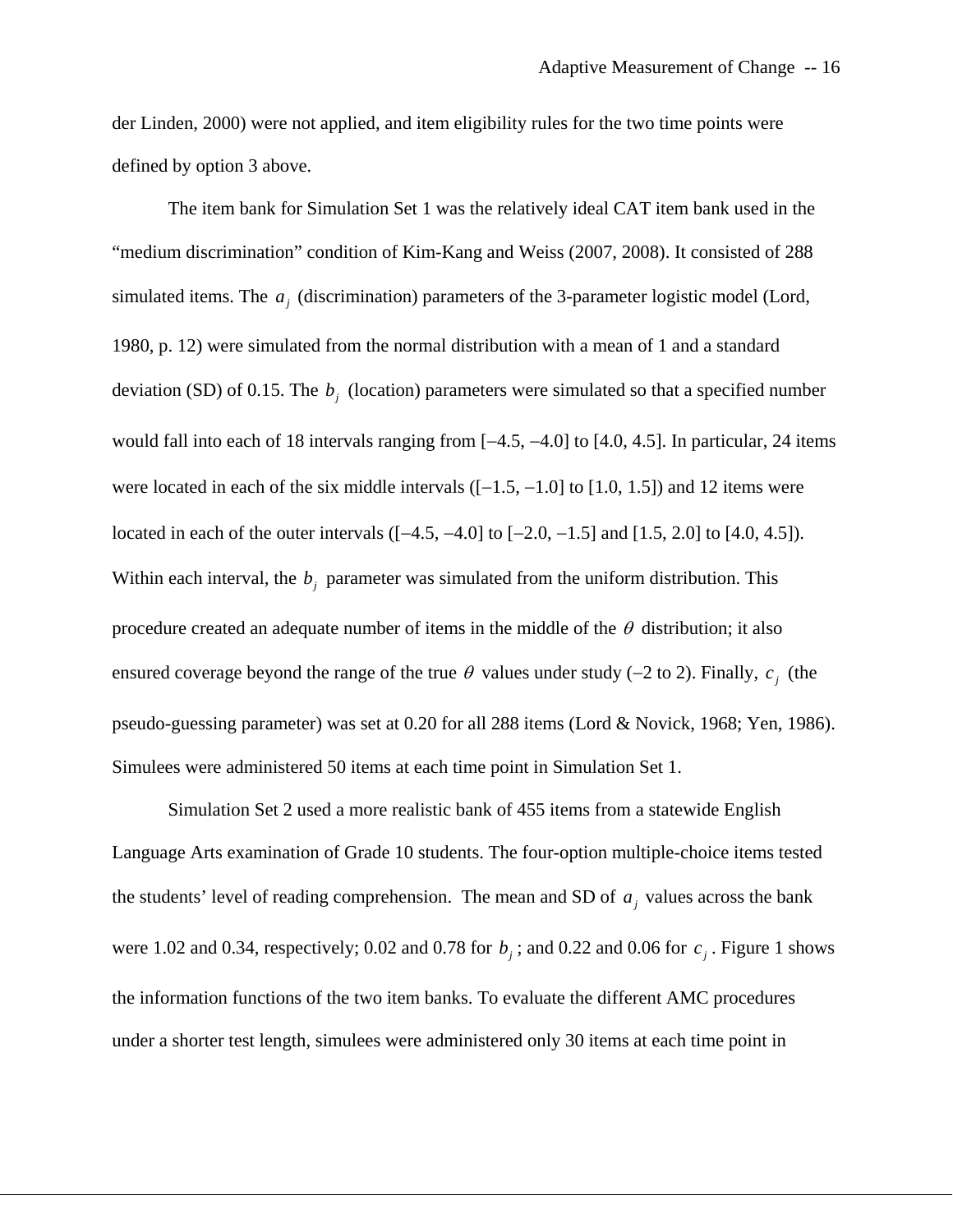Simulation Set 2. At each time point and for each simulation set, the MLE was bounded in the range [−4, 4].

> ---------------------------------------------------------------------------- *Insert Figure 1 about here*

## **Results**

## **Fixed-Length Tests**

*Simulation set 1.* Results of Simulation Set 1 are presented in Figure 2. Figure 2a displays the Type I error rate of all six procedures, plotted against the true value of  $\theta_1 = \theta_2$ , under the "no change" condition. Figures 2b–2d plot the statistical power of these procedures against  $\theta_1$  under true change values of  $\theta = 0.5, 1.0,$  and 1.5, respectively.

*Insert Figure 2 about here* 

----------------------------------------------------------------------------

-----------------------------------------------------------------------------

The most salient feature of Figure 2 involves the two procedures using the confidence interval overlap hypothesis test, namely FI-CI and KL-CI. Although the desired Type I error rate was  $\alpha = 0.05$ , the observed Type I error rate of these procedures never reached 0.01 for any level of the latent trait (Figure 2a). Having a Type I error rate far below the intended value is not problematic in itself, but it indicates the conservative nature of the CI overlap test, which resulted in low power for the FI-CI and KL-CI methods at true change values of 0.5 and 1.0 (Figures 2b and 2c). On the other hand, the four procedures using the LR test or Z-test generally exhibited Type I error rates between 0.04 and 0.06, close to the desired value of  $\alpha = 0.05$ . The power functions of these procedures considerably surpassed those of FI-CI and KL-CI for true change values 0.5 and 1.0, with gains ranging from 0.16 to 0.29. At the true change value of 1.5, the power of all methods was approximately 1 (Figure 2d).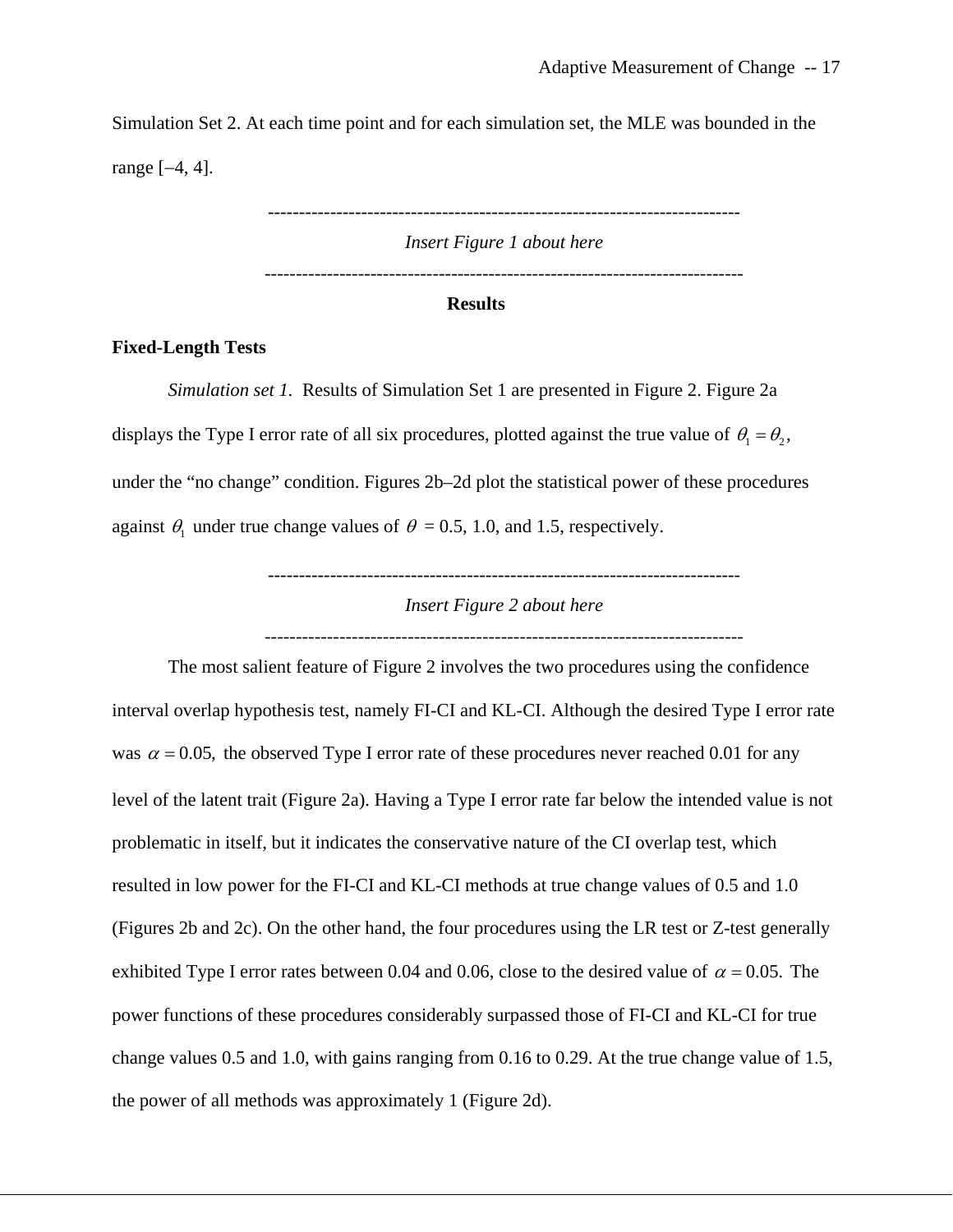Although the performance of the new procedures (FI-LR, FI-Z, KL-LR, and KL-Z) was relatively similar, some differences were notable. FI-LR and KL-LR tended to exhibit the highest power, but also the highest Type I error rates. In particular, FI-LR had the highest Type I error rate for seven of nine  $\theta$  levels; KL-LR had the highest or second highest Type I error rate at six of nine  $\theta$  levels. KL-Z tended to maintain the desired Type I error rate, exceeding 0.05 for only two of nine  $\theta$  levels in the "no change" condition (as opposed to five or six for the other methods). Among these four procedures, KL-Z had the lowest Type I error rate for six of nine  $\theta$ levels, yet in most "positive change" conditions displayed more power than FI-Z and power within 1% of FI-LR and KL-LR. Thus, although no procedure uniformly outperformed the others, KL-Z tended to exhibit the best overall classification properties, albeit by a slight margin.

*Simulation set 2.* Figure 3 presents the results for Simulation Set 2. As in Simulation Set 1, FI-CI and KL-CI had Type I error rates far below 0.05 (Figure 3a). This again resulted in low power for these methods, particularly with change of 0.5 (Figure 3b). The other four procedures all displayed far greater power than FI-CI and KL-CI; they also exhibited slight inflation of the Type I error rate, though this rate exceeded 0.07 on just two occasions. KL-Z had a relatively high Type I error rate at extreme values, such as  $\theta_1 = \theta_2 = \pm 2$ , but it was the only method in addition to FI-CI and KL-CI to maintain the desired Type I error rate at more than one  $\theta$  level, doing so four times. Discounting the CI methods for lack of power, KL-Z had the lowest Type I error rate at five of nine  $\theta$  levels and also exhibited competitive power. Thus, the findings were similar to Simulation Set 1: no method uniformly outperformed its competitors, but KL-Z had the best balance of Type I error and power.

> ---------------------------------------------------------------------------- *Insert Figure 3 about here*  -----------------------------------------------------------------------------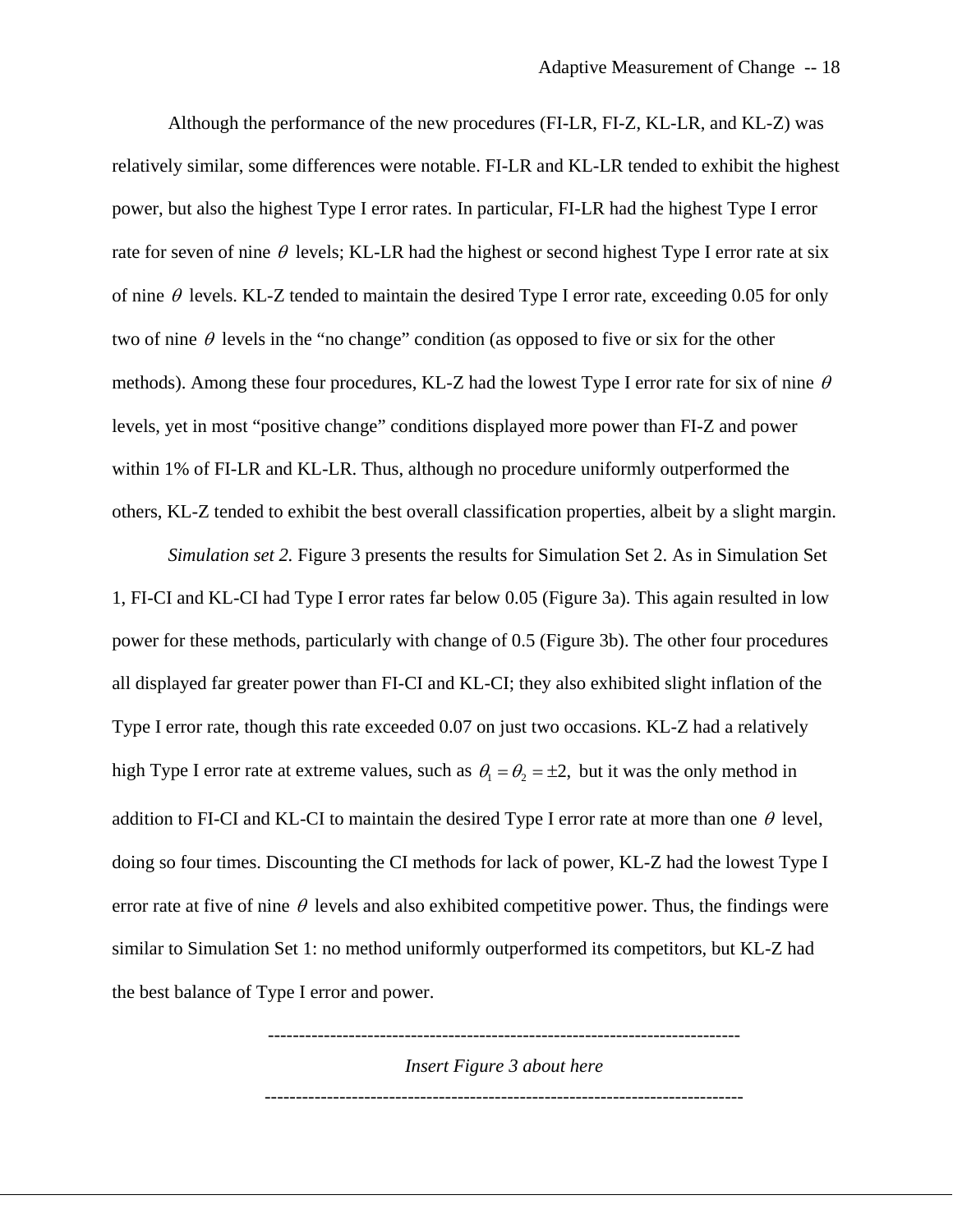A comparison of Simulation Sets 1 and 2 indicates the effect of the item bank on the classification properties of AMC. Even with a test of 20 fewer items, Simulation Set 2 displayed enhanced power in the low-to-middle portion of the  $\theta$  continuum due to the greater information in that region. However, the item bank of Simulation Set 1 had more items located at the extremes of the continuum (Figure 1) with consequent better power there.

Finally, at a positive change of 0.5, the power never exceeded 0.422 in Simulation Set 1 or 0.534 in Simulation Set 2. Kim-Kang and Weiss (2007, 2008) illustrated the effectiveness of AMC relative to non-adaptive methods for measuring change, so these somewhat low power values do not represent a lack of efficiency in AMC. Rather, they reflect the inherent difficulty of comparing two performances that are both measured with error, whether done adaptively or using a linear test.

#### **Variable-Length Tests**

 For brevity, only one simulation set and one AMC procedure were examined to compare the efficiency of variable-length and fixed-length CATs at Time 2. Simulation Set 1 was used because its 50-item fixed-length tests (FLT) allowed for greater potential savings in test length. KL-Z was used because this procedure had performed well in the fixed-length study.

 The variable-length test (VLT) administered a uniform 50 items at Time 1, but allowed for different stopping times to occur at Time 2. For face validity, as well as to avoid early stopping based on an unstable  $\theta$  estimate, a minimum test length of 20 was set for Time 2. The maximum test length was set at 50 so that the VLT was never longer than the FLT. Preliminary simulations indicated that  $C_1 = 2.67$  and  $C_2 = 2.07$  were appropriate critical values for the VLT.

Type I error rates and power functions are presented in Figure 4. As  $C_1$  and  $C_2$  had been specifically selected to achieve a Type I error rate of  $\alpha = 0.05$  or lower, the VLT's observed  $\alpha$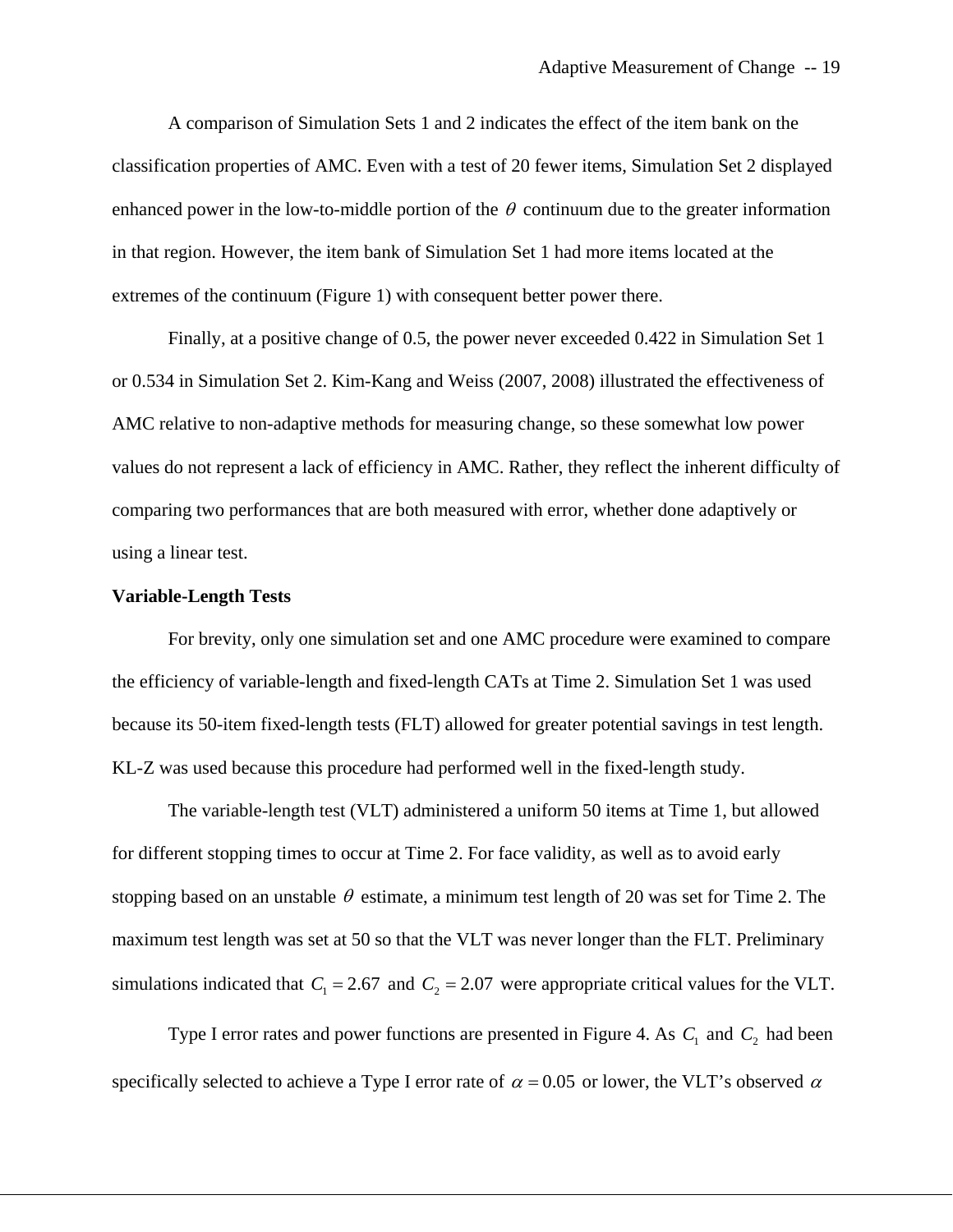level never exceeded this desired threshold (Figure 4a). On the other hand, the critical value for the FLT, 1.96, was obtained from the normal approximation; hence, although the FLT's observed  $\alpha$  level was always close to 0.05, it sometimes exceeded this value. Because the FLT's observed  $\alpha$  level was higher than that of the VLT for every "no change" condition studied, its power would be expected to be higher. This expectation was borne out in the results: the FLT had greater power ranging from 1.3% to 4.4% at a positive change of 0.5, from 0.8% to 2.5% at a positive change of 1.0, and 0.0% to 0.1% at a positive change of 1.5 (Figures 4b–4d). Note, however, that the VLT's classification properties reported above (better Type I error and slightly lower power than the FLT) were partially an artifact of the chosen  $C_1$  and  $C_2$ . In particular, lowering the critical values  $C_1$  and  $C_2$  would lead to more rejections of  $H_0$ . The power of the VLT would thereby be increased—at the expense of the Type I error rate—thus making the classification properties of the VLT and FLT more similar to each other. Conversely, raising the FLT's critical value above 1.96 would lead to fewer rejections of  $H_0$ , thereby reducing both the power and Type I error rate and resulting in classification properties more similar to those of the VLT.

> ---------------------------------------------------------------------------- *Insert Figure 4 about here*

> -----------------------------------------------------------------------------

Table 2 shows the mean and SD of the number of fewer items administered by the VLT than by the FLT for the three change conditions and the no change condition. Results for the no change condition are shown as a baseline since they represent only Type I error. For the change conditions, mean reductions ranged from 3.70 to 6.55, 19.04 to 21.41, and 28.58 to 29.02 items for change values of 0.5, 1.0, and 1.5, respectively. Thus, the VLT exhibited moderate reductions in the average test length with change of 0.5, and substantial reductions at 1.0 and 1.5. Because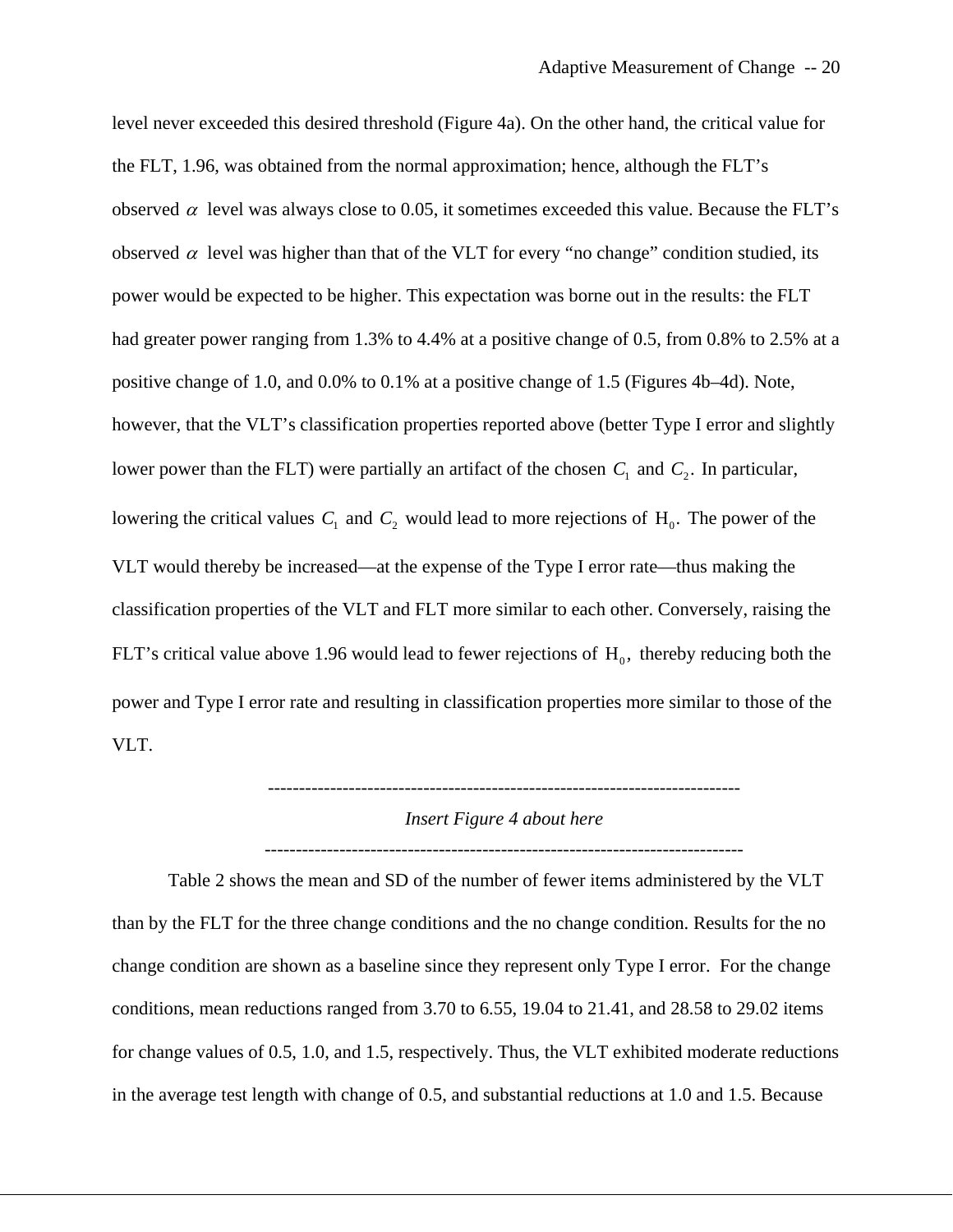the number of items saved by the VLT is clearly dependent upon the length of the FLT, it is important to also consider the gain in efficiency as a percentage. The mean percentage of items saved ranged from 10% under positive change of 0.5, to 40% under positive change of 1.0, and to over 50% under positive change of 1.5.

> ---------------------------------------------------------------------------- *Insert Table 2 about here*

> -----------------------------------------------------------------------------

Table 2 shows that the SD of the number of items saved was small (below 5) under change of 1.5. This finding was due to a "floor" effect, whereby the test lengths tended to cluster around the minimum test length. On the other hand, there was substantial variability in item reductions when the assumed change value was 0.5 or 1.0 (SDs exceeding 9 in all cases). As anticipated, the ratio of the mean savings to the SD of savings increased as the level of true change increased.

#### **Discussion and Conclusions**

 The objective of this study was to further investigate the capability of the AMC method to detect significant change by (1) introducing a new item selection criterion, (2) implementing two hypothesis testing methods, and (3) exploring the use of variable-length testing in this context. The simulation results using fixed-length tests supported the greater efficiency of the new procedures over existing methods. Both the Z-test and LR test exhibited much higher power to detect change than the method based on overlapping confidence intervals. The difference in performance among item selection methods was more subtle, but using Kullback-Leibler information at Time 2 resulted in a slight advantage over the use of Fisher information. Overall, the combination of Kullback-Leibler item selection and the Z-test displayed a good balance of Type I error and power in both simulation sets. With variable-length testing at Time 2, this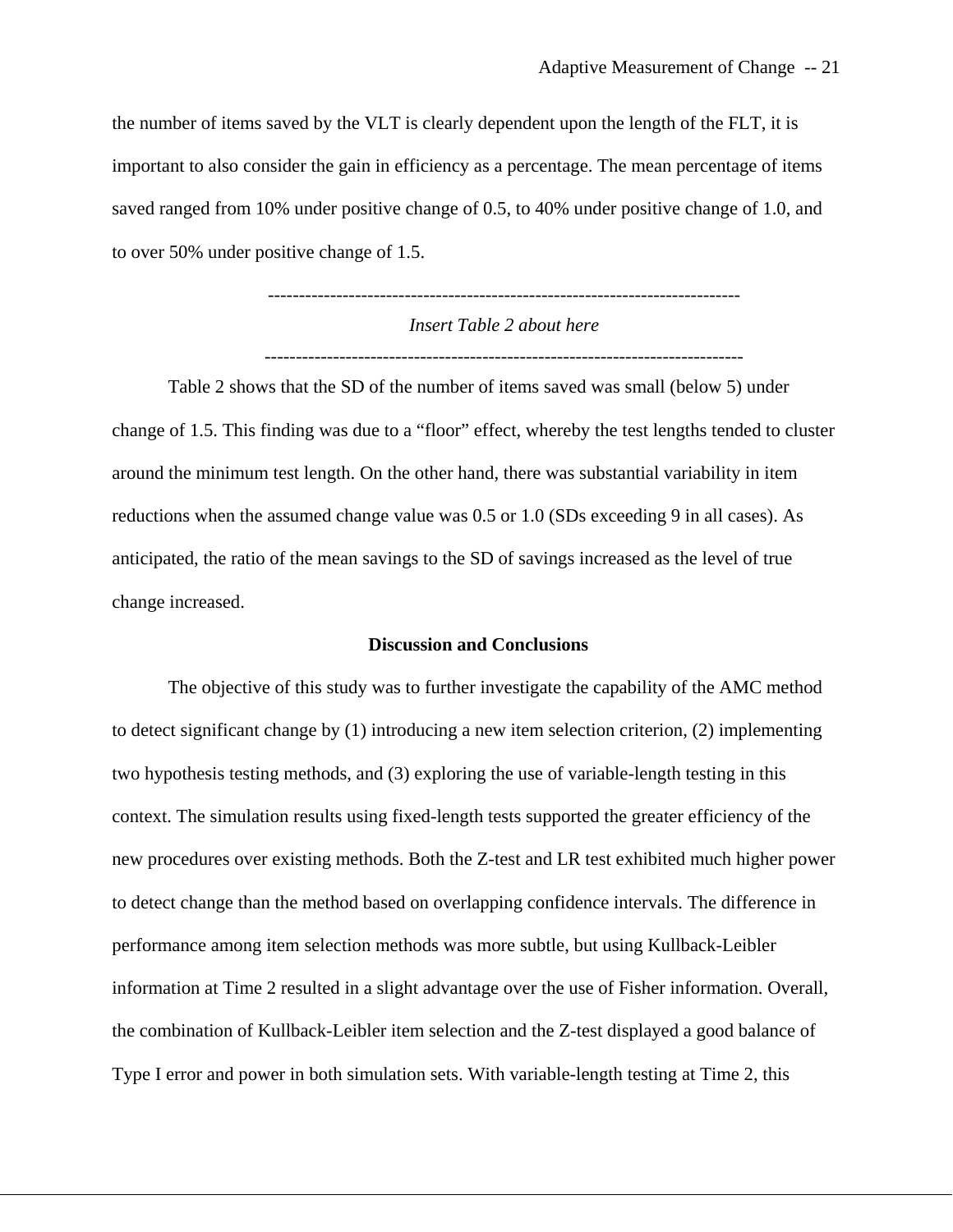combination was found to yield substantial reductions in average test length as compared to fixed-length AMC in the detection of significant change.

This research used Monte Carlo simulation methods. Any Monte Carlo simulation can be questioned with respect to whether its assumptions are realistic. In this research, the primary assumptions were the nature of the item banks used and the magnitudes of change examined.

Two item banks were used. Bank 1 was an "ideal" CAT item bank with item difficulties well-distributed throughout the  $\theta$  range and moderately discriminating items. Bank 2 came from an operational item bank. Results showed that the power of the ideal bank was more constant across the  $\theta$  distribution than that of the operational bank. The operational bank displayed less power at the extremes of the continuum but more power in the low-to-middle portion of the  $\theta$ range. Thus, these simulations confirmed the anticipated result that the characteristics of the item bank are an important factor in the quality of AMC, as they are in any CAT application.

Three magnitudes of individual change were simulated in this study:  $\theta = 0.5, 1.0,$  and 1.5. Justification for choice of these change values is difficult because there is little individual change data available in the IRT metric. However, change data in a classical number- or percentcorrect metric can approximate the IRT standard score metric. Table 3 shows alternate forms retest data for students in three grades from schools in the U.S. Because the focus of this research was on *individual* change (rather than group change), change was computed as the simple difference score for each student of their Time 2 (Form B) percent correct score test minus their Time 1 (Form A) percent correct score. The mean change score was then divided by the Time 1 SD to express the average change on a *z*-score scale (i.e., change was expressed in Time 1 SD units, as was done in the simulation). In addition, the maximum observed percent change score was divided by the Time 1 score SD, to express maximum observed change in Time 1 SD units.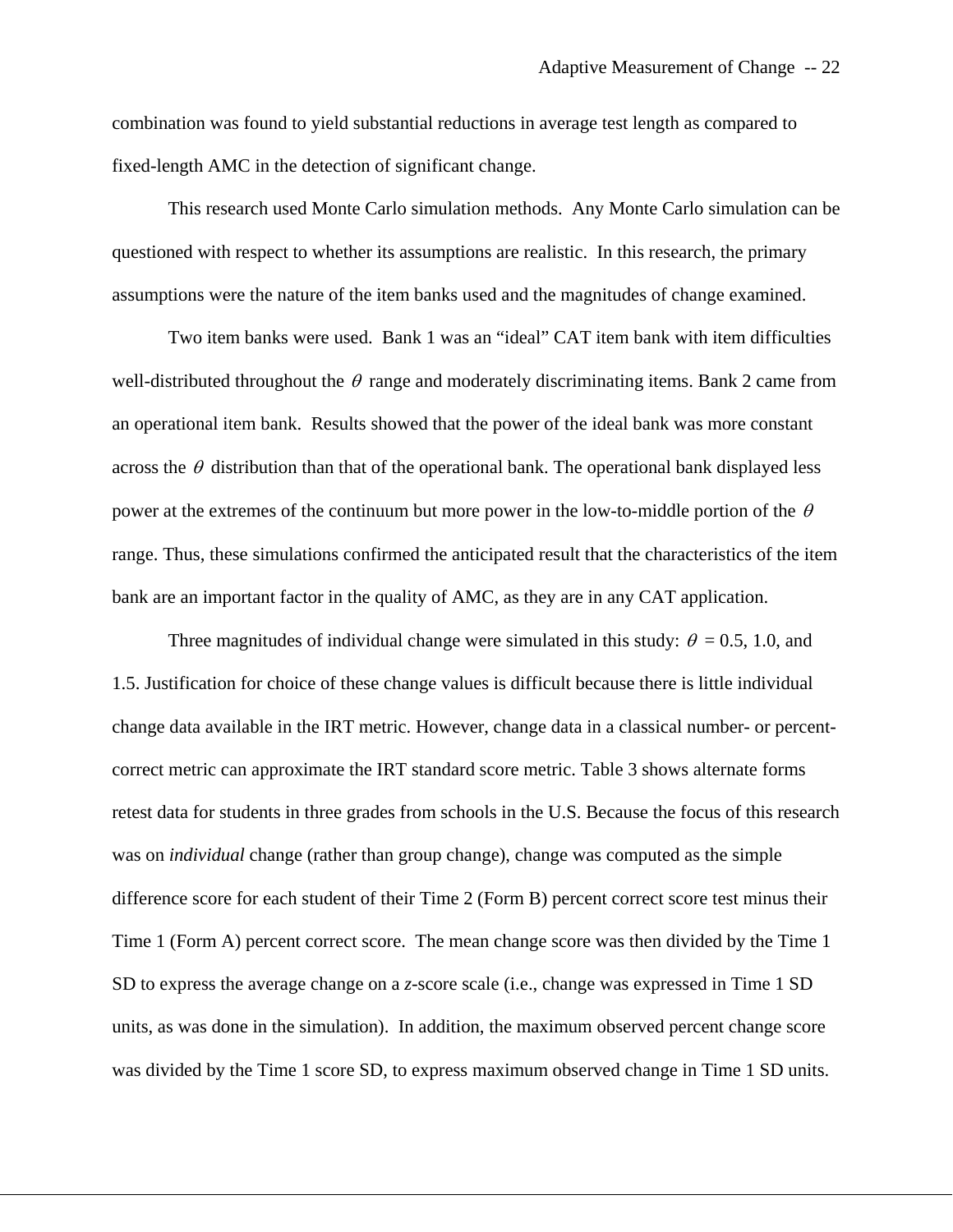---------------------------------------------------------------------------- *Insert Table 3 about here* 

-----------------------------------------------------------------------------

Table 3 shows a range of mean individual change from 1.406 SD units to 0.001 SD units across the eight data sets. The five largest means of 1.406, 1.339, 0.807, 0.773, and 0.590 support the use of all three simulated change levels used in this study. Note that approximately half the observed individual change values in these data were higher than the deviated means shown in Table 3. The maximum individual deviated change ranged from a low of 1.67 to a high of 5.00, with all but the first above 2.5 SD units. For two groups—Reading, grades 4 and 5—mean deviated change was about zero, indicating no change *on average* in these data. However, there were obviously individual students with substantial amounts of change. Because the AMC procedure is concerned with identifying *individual* change, the observed maximum levels of deviated change shown in Table 3 readily support the levels of individual change used in these simulations.

The procedures introduced herein were designed to enhance the advantages of AMC over non-adaptive methods to detect and measure change. Future studies of AMC should investigate its power under different conditions, including varying the item pool characteristics, test lengths, and magnitudes of change. In particular, higher levels of item discrimination should be examined since increased discrimination should decrease standard errors, thus enabling more efficient identification of significant change with variable-length AMC. Many more extensions of AMC research are needed, including:

> 1. Comparison of item selection procedures at the first time point. For instance, Fisher information might be compared with the original Chang and Ying (1996) version of Kullback-Leibler information.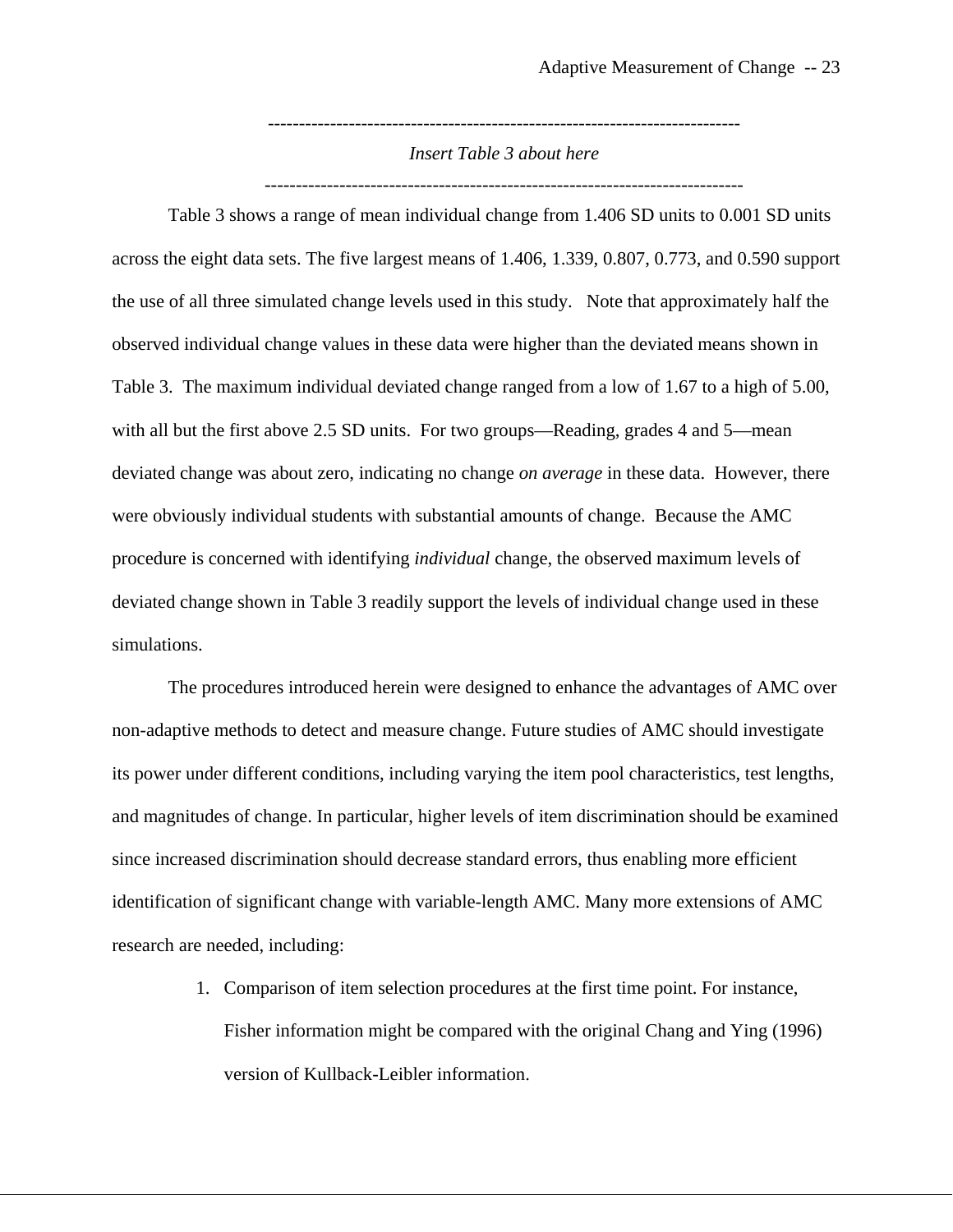- 2. Further study of variable-length testing, e.g., allowing for variable length at the first time point, stopping early when significant change has not occurred, and using different minimum test lengths.
- 3. Detection of change at more than two time points.
- 4. Application of AMC to measurement with polytomous models (e.g., Muraki, 1992; Samejima, 1969), which are often used in psychological assessments.
- 5. Item selection incorporating exposure control, content balance, and constraints preventing an examinee from being administered the same item at more than one time point. Such considerations are typically more important in educational assessment than psychological assessment.

The above list illustrates that AMC is a fertile area of research. It is also an inherently challenging area due to the fact that measurement at every time point is made with error. The statistical power of AMC (and any other method for detecting change) is likely adversely affected by these multiple sources of error. Nevertheless, the tracking of progress, lack of progress, and decline in students, patients, and other applied areas of psychology is an important application of psychometrics that merits further study. The resulting indicators that significant change has or has not occurred can inform treatment decisions, educational interventions, and other applied decisions. The AMC paradigm provides a solution that is not available using conventional fixed-form tests.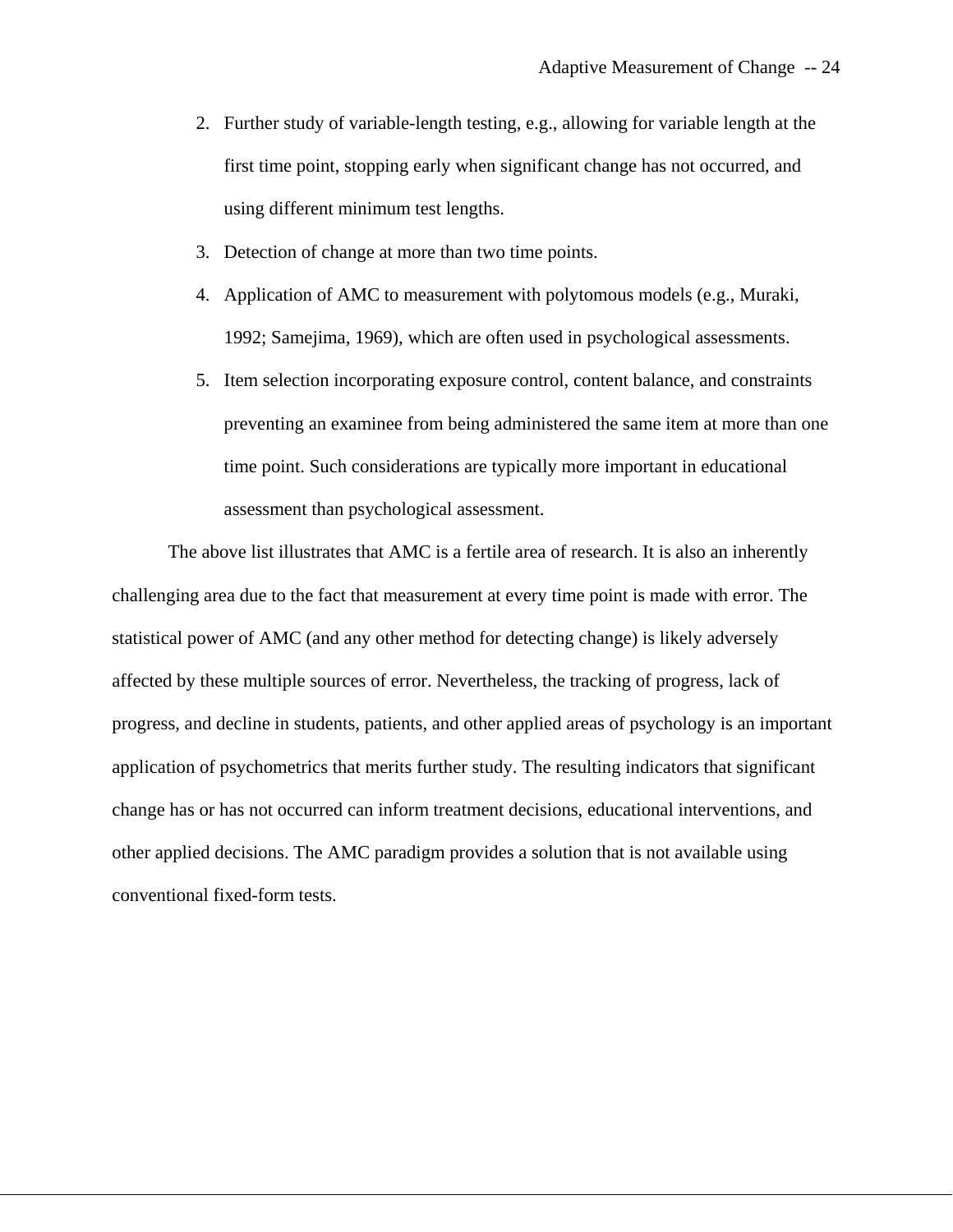#### References

- Agresti, A. (1996). *An introduction to categorical data analysis.* New York: John Wiley & Sons, Inc.
- Andersen, E. B. (1985). Estimating latent correlations between repeated testings. *Psychometrika*, *50*, 3–16.
- Bartroff, J., Finkelman, M., & Lai, T. L. (2008). Modern sequential analysis and its applications to computerized adaptive testing. *Psychometrika, 73,* 473-486.
- Bereiter, C. (1963). Some persisting dilemmas in the measurement of change. In C. Harris (Ed.), *Problems in measuring change* (pp. 3-20). Madison, WI: University of Wisconsin Press.
- Bock, R.D. (1976). Basic issues in the measurement of change. In D. N. M. de Gruijter and L. J. T. van der Kamp (Eds.), *Advances in psychological and educational measurement* (pp. 75–96). New York: John Wiley & Sons.
- Burr, J. A., & Nesselroade, J. R. (1990). Change measurement. In A. von Eye (Ed.), *Statistical methods in longitudinal research* (vol. 1) (pp. 3-34). Boston, MA: Academic Press.
- Chang, H. H., Qian, J., & Ying, Z. (2001). *a*-stratified multistage CAT with *b*-blocking. *Applied Psychological Measurement, 25*, 333-341.
- Chang, H. H., & Stout, W. (1993). The asymptotic posterior normality of the latent trait in an IRT model. *Psychometrika, 58,* 37-52.
- Chang, H. H., & Ying, Z. (1996). A global information approach to computerized adaptive testing. *Applied Psychological Measurement, 20,* 213-229.
- Collins, L. M., & Sayer, A. G. (Eds.). (2001). *New methods for the analysis of change.*  Washington DC: American Psychological Association.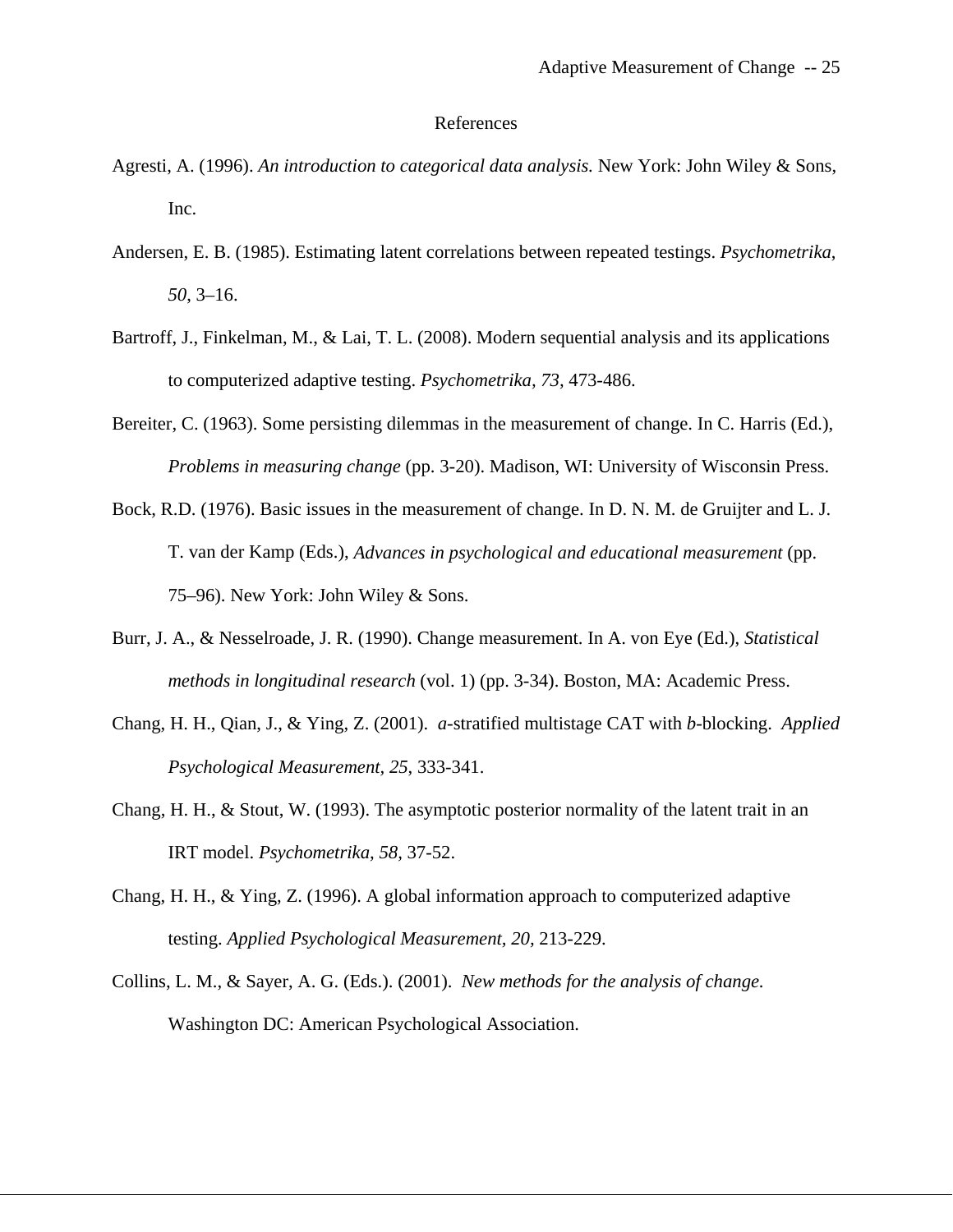- Cover, T.M., & Thomas, J.A. (1991). *Elements of information theory.* New York: John Wiley & Sons, Inc.
- Cronbach, L. J., & Furby, L. (1970). How we should measure "change"—or should we? *Psychological Bulletin, 74*, 68-80.
- Eggen, T. J. H. M. (1999). Item selection in adaptive testing with the sequential probability ratio test. *Applied Psychological Measurement, 23,* 249-261.
- Embretson, S. E. (1991a). A multidimensional latent trait model for measuring learning and change. *Psychometrika, 56*, 495–515.
- Embretson, S. E. (1991b). Implications of a multidimensional latent trait model for measuring change. In L. M. Collins & J. L. Horn (Eds.). *Best methods for the analysis of change*  (pp. 184–197). Washington, D.C.: American Psychological Association.
- Embretson, S. E. (1995). A measurement model for linking individual learning to processes and knowledge: Application to mathematical reasoning. *Journal of Educational Measurement, 32*, 277-294.
- Embretson, S. E., & Reise, S. P. (2000). *Item response theory for psychologists.* Mahwah, NJ: Erlbaum.
- Fischer, G. H. (1976). Some probabilistic models for measuring change. In D. N. M. de Gruijter & L. J. T. van der Kamp (Eds.), *Advances in psychological and educational measurement*  (pp. 97–110). New York: John Wiley  $&$  Sons.
- Hummel-Rossi, B., & Weinberg, S. L. (1975). Practical guidelines in applying current theories to the measurement of change. I. Problems in measuring change and recommended procedures. *JSAS Catalog of Selected Documents in Psychology, 5,* 226. (Ms. No. 916)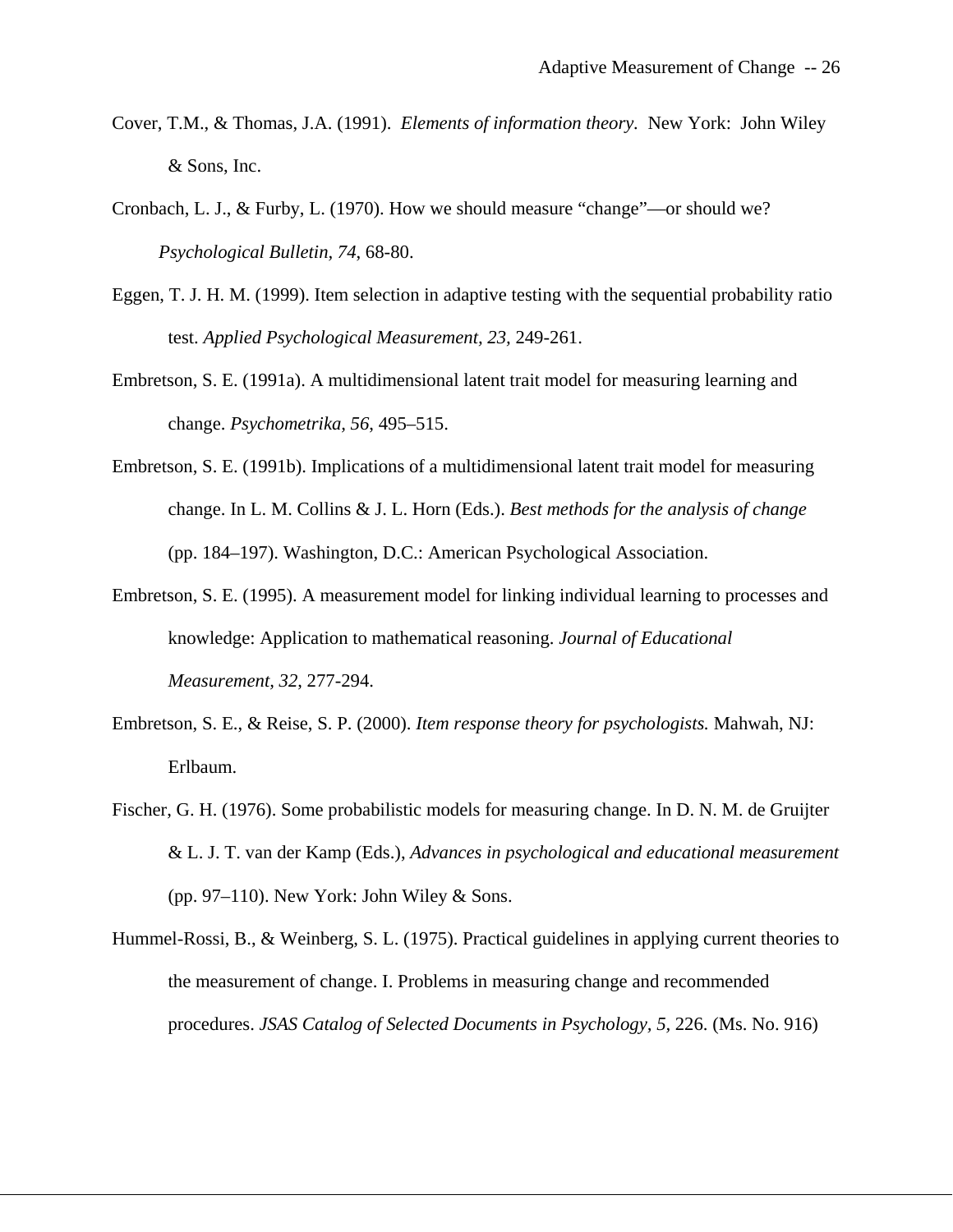- Kim-Kang, G., & Weiss, D. J. (2007). Comparison of computerized adaptive testing and classical methods for measuring individual change. In D. J. Weiss (Ed.), *Proceedings of the 2007 GMAC Conference on Computerized Adaptive Testing.* Available from [www.psych.umn.edu/psylabs/CATCentral/](http://www.psych.umn.edu/psylabs/CATCentral/)
- Kim-Kang, G., & Weiss, D. J. (2008). Adaptive measurement of individual change. *Zeitschrift fur Psychologie / Journal of Psychology, 216,* 49-58.
- Kingsbury, G. G., & Zara, A. R. (1989). Procedures for selecting items for computerized adaptive tests. *Applied Measurement in Education, 2,* 359-375.
- Lai, T. L., & Shih, M. C. (2004). Power, sample size and adaptation considerations in the design of group sequential trials. *Biometrika, 91,* 507-528.
- Lord, F. M. (1963). Elementary models for measuring change. In C. W. Harris (Ed.), *Problems in measuring change* (pp. 21–38). Madison, WI: The University of Wisconsin Press.
- Lord, F. M. (1980). *Applications of item response theory to practical testing problems.* Hillsdale, NJ: Erlbaum.
- Lord, F. M., & Novick, M. R. (1968). *Statistical theories of mental test scores*. Menlo Park, CA: Addison-Wesley.
- Manning,W. H., & DuBois, P. H. (1962). Correlation methods in research on human learning. *Perceptual and Motor Skills, 15*, 287-321.

McDonald, R. P. (1999). *Test theory: A unified treatment*. Mahwah, NJ: Erlbaum.

- McNemar, Q. (1958). On growth measurement. *Educational and Psychological Measurement*, *18*, 47–55.
- Muraki, E. (1992). A generalized partial credit model: Application of an EM algorithm. *Applied Psychological Measurement, 16,* 159–176.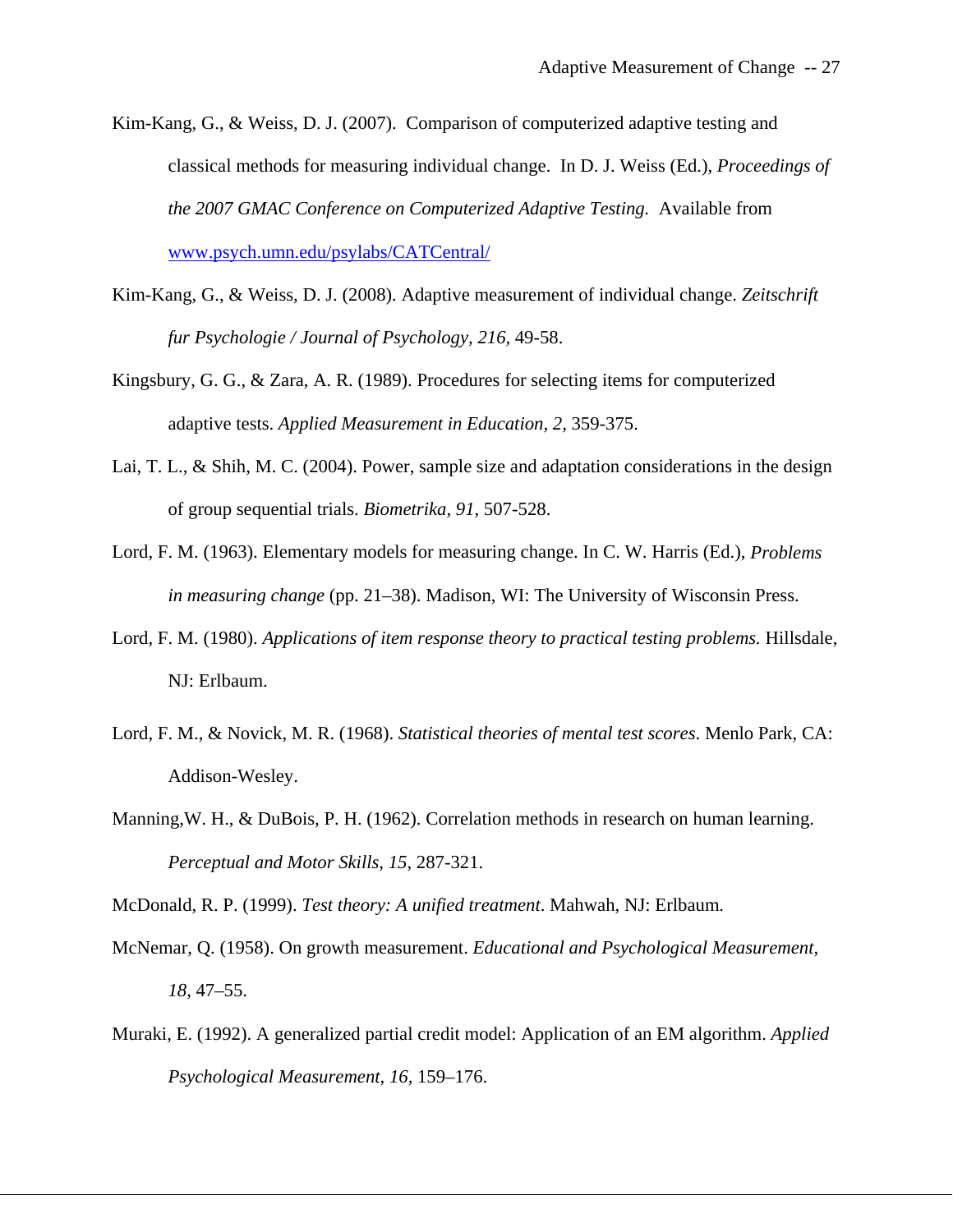- Samejima, F. (1969). Estimation of latent ability using a response pattern of graded scores. *Psychometrika*, Monograph Supplement No. 17.
- Siegmund, D. (1985). *Sequential analysis: Tests and confidence intervals.* New York: Springer-Verlag.
- Stocking, M. L., & Lewis, C. (1998). Controlling item exposure conditional on ability in computerized adaptive testing. *Journal of Educational and Behavioral Statistics, 23*, 57- 75.
- Sympson, J. B., & Hetter, R. D. (1985). Controlling item exposure rates in computerized adaptive testing. In *Proceedings of the 27th annual meeting of the Military Testing Association* (pp. 937-977). San Diego, CA: Navy Personnel Research and Development Center.
- Tucker, L. R., Damarin, F., & Messick, S. (1966). A base-free measure of change. *Psychometrika, 31*, 457–473.
- van der Linden, W. J. (2000). Constrained adaptive testing with shadow tests. In W.J. van der Linden & C. A.W. Glas (Eds.), *Computerized adaptive testing: Theory and practice* (pp. 27-52). Boston, MA: Kluwer.
- van der Linden, W. J., & Glas, C. A. W. (Eds.). (2000). *Computerized adaptive testing: Theory and practice.* Boston, MA: Kluwer.
- Wainer, H. (Ed.). (2000). *Computerized adaptive testing: A Primer (2nd Edition)*. Mahwah, NJ: Erlbaum.
- Weiss, D. J. (1983). Introduction. In D. J. Weiss (Ed.), *New horizons in testing: Latent trait test theory and computerized adaptive testing* (pp. 1-9). New York: Academic Press.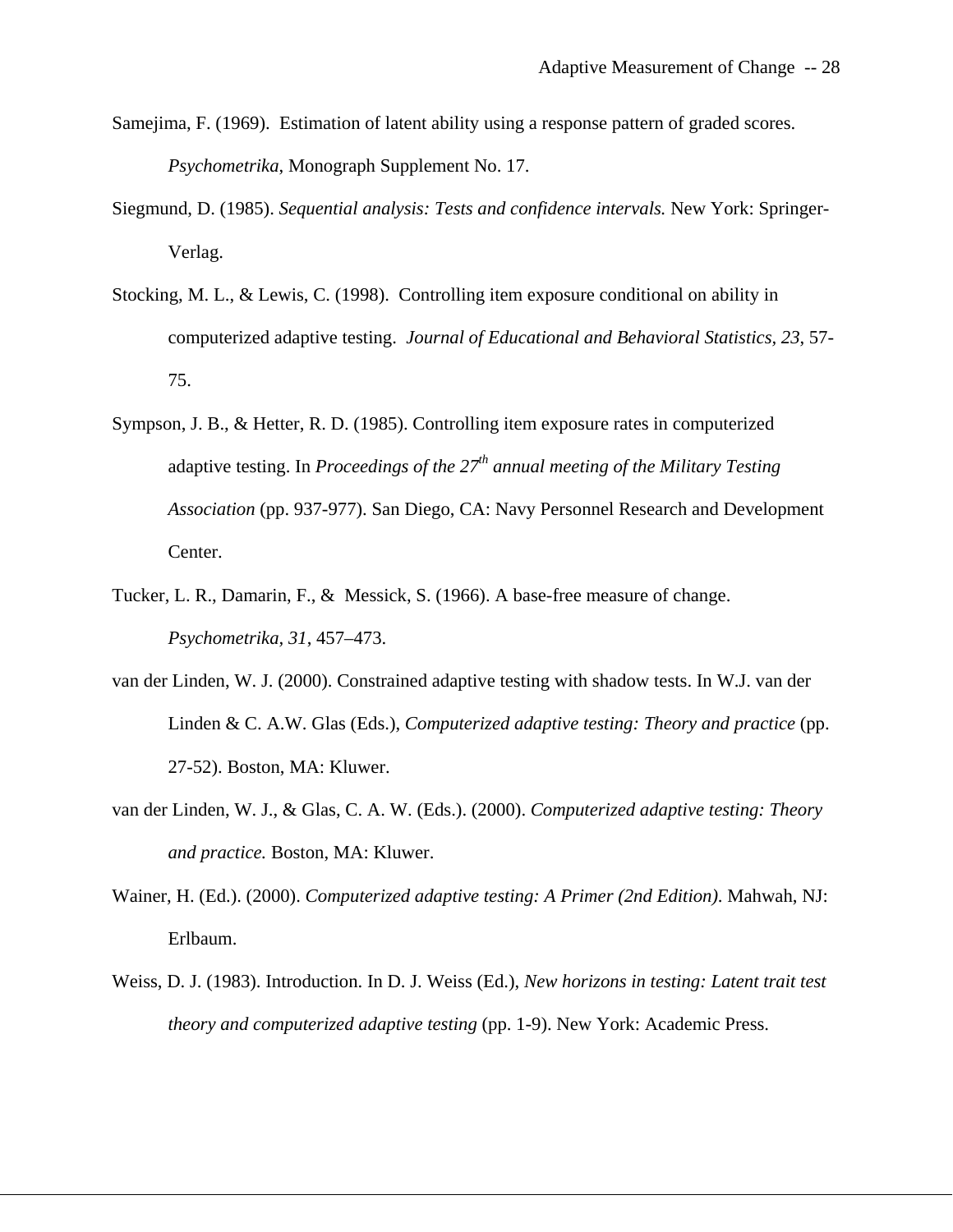- Weiss, D. J., & Kingsbury, G. G. (1984). Application of computerized adaptive testing to educational problems. *Journal of Educational Measurement, 21*, 361-375.
- Willett, J.B. (1994). Measurement of change. In T. Husen & T.N. Postlethwaite (Eds.), *The international encyclopedia of education* (2nd ed., pp. 671–678). Oxford, UK: Pergamon.
- Willett, J.B. (1997). Measuring change: What individual growth modeling buys you. In E. Amsel & K. A. Renninger (Eds.), *Change and development: Issues of theory, method, and application* (pp. 213–243). Mahwah, NJ: Erlbaum.
- Yen, W. M. (1986). The choice of scale for educational measurement: An IRT perspective. *Journal of Educational Measurement, 23*, 299-325.

### **Acknowledgements**

The authors gratefully acknowledge the assistance of Ben Hemingway for providing the data in Table 3. We also thank two anonymous reviewers for their suggested improvements to a previous version of this paper.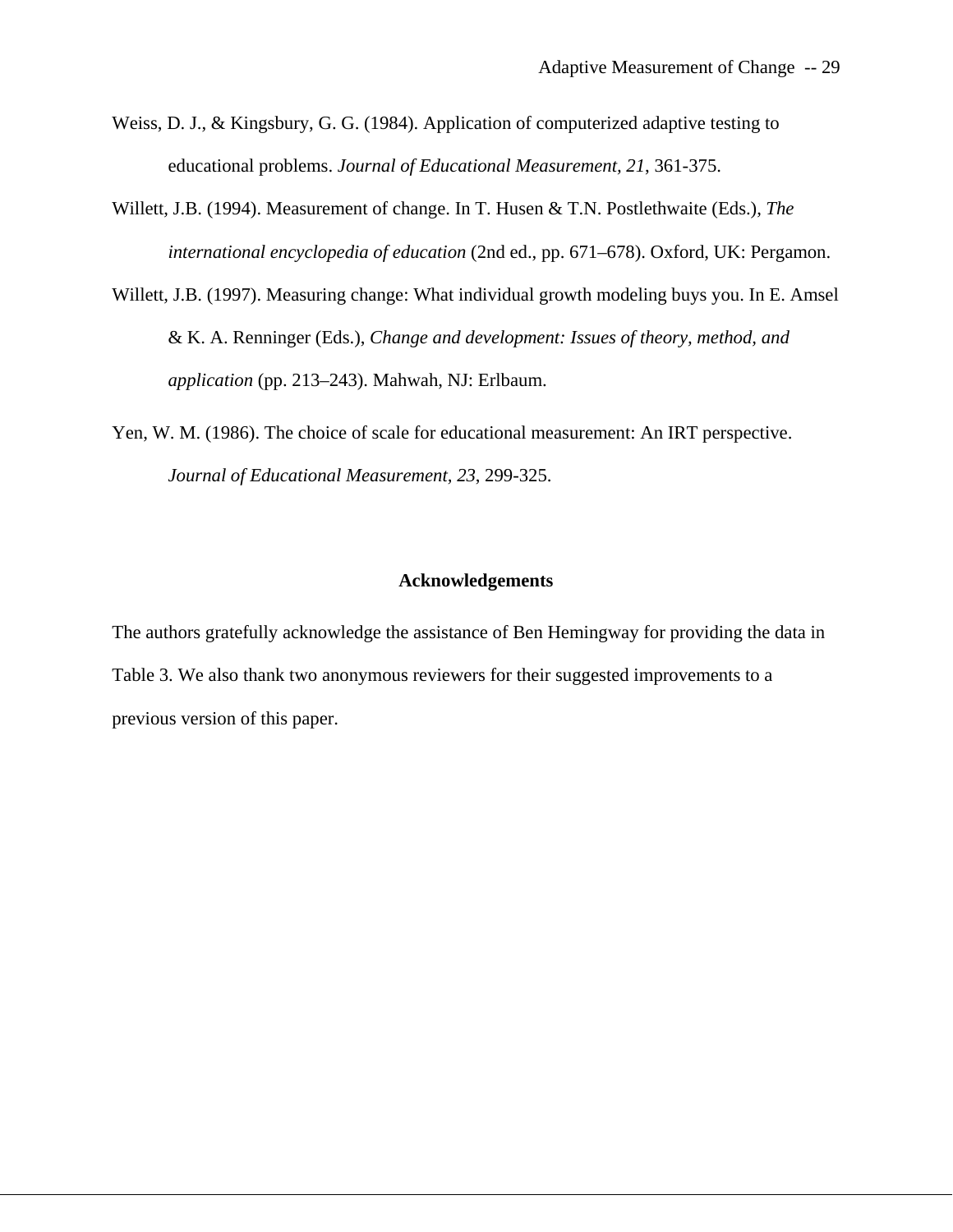| Time 1       |        | Time 2 $(\theta_2)$ |        |        |     |     |     |     |     |  |
|--------------|--------|---------------------|--------|--------|-----|-----|-----|-----|-----|--|
| $(\theta_1)$ | $-2.0$ | $-1.5$              | $-1.0$ | $-0.5$ | 0.0 | 0.5 | 1.0 | 1.5 | 2.0 |  |
| $-2.0$       | N      | L                   | M      | H      |     |     |     |     |     |  |
| $-1.5$       | $- -$  | N                   | L      | M      | H   |     |     |     |     |  |
| $-1.0$       |        |                     | N      | L      | M   | H   | --  |     |     |  |
| $-0.5$       |        |                     | --     | N      | L   | M   | H   |     |     |  |
| 0.0          |        |                     |        |        | N   | L   | M   | H   |     |  |
| 0.5          |        |                     |        |        |     | N   | L   | M   | H   |  |
| 1.0          |        |                     |        |        |     | --  | N   | L   | M   |  |
| 1.5          |        |                     |        |        |     |     | --  | N   | L   |  |
| 2.0          |        |                     |        |        |     |     |     |     | N   |  |

Table 1. Combinations of  $\theta_1$  and  $\theta_2$  Studied in Each Simulation Set

| Number of Items Saved in Variable-Length Testing Using KL-Z |        |                 |       |        |       |       |       |       |      |  |
|-------------------------------------------------------------|--------|-----------------|-------|--------|-------|-------|-------|-------|------|--|
|                                                             |        | Time 1 $\theta$ |       |        |       |       |       |       |      |  |
| Change                                                      |        |                 |       |        |       |       |       |       |      |  |
| Condition                                                   | $-2.0$ | $-1.5$          | 1.0   | $-0.5$ | 0.0   | 0.5   | 1.0   | 1.5   | 2.0  |  |
| No Change                                                   |        |                 |       |        |       |       |       |       |      |  |
| Mean                                                        | 0.43   | 0.49            | 0.59  | 0.50   | 0.48  | 0.61  | 0.63  | 0.60  | 0.36 |  |
| <b>SD</b>                                                   | 3.26   | 3.55            | 3.82  | 3.53   | 3.42  | 4.02  | 4.01  | 3.92  | 3.06 |  |
| $\theta = 0.5$                                              |        |                 |       |        |       |       |       |       |      |  |
| Mean                                                        | 3.70   | 4.77            | 6.55  | 4.69   | 4.93  | 5.53  | 5.35  | 5.43  |      |  |
| <b>SD</b>                                                   | 9.09   | 10.00           | 11.39 | 9.84   | 10.07 | 10.49 | 10.59 | 10.78 |      |  |
| $\theta = 1.0$                                              |        |                 |       |        |       |       |       |       |      |  |
| Mean                                                        | 19.04  | 20.01           | 21.06 | 20.54  | 20.78 | 20.08 | 21.41 |       |      |  |
| <b>SD</b>                                                   | 12.71  | 12.21           | 11.85 | 12.01  | 12.00 | 12.12 | 11.94 |       |      |  |
| $\theta = 1.5$                                              |        |                 |       |        |       |       |       |       |      |  |
| Mean                                                        | 28.58  | 28.97           | 28.78 | 28.87  | 29.02 | 29.00 |       |       |      |  |
| <b>SD</b>                                                   | 4.74   | 4.22            | 4.71  | 4.17   | 3.97  | 3.81  |       |       |      |  |

Table 2<br>Verieble I Number of Items Saved in Variable-Length Testing Using KL-Z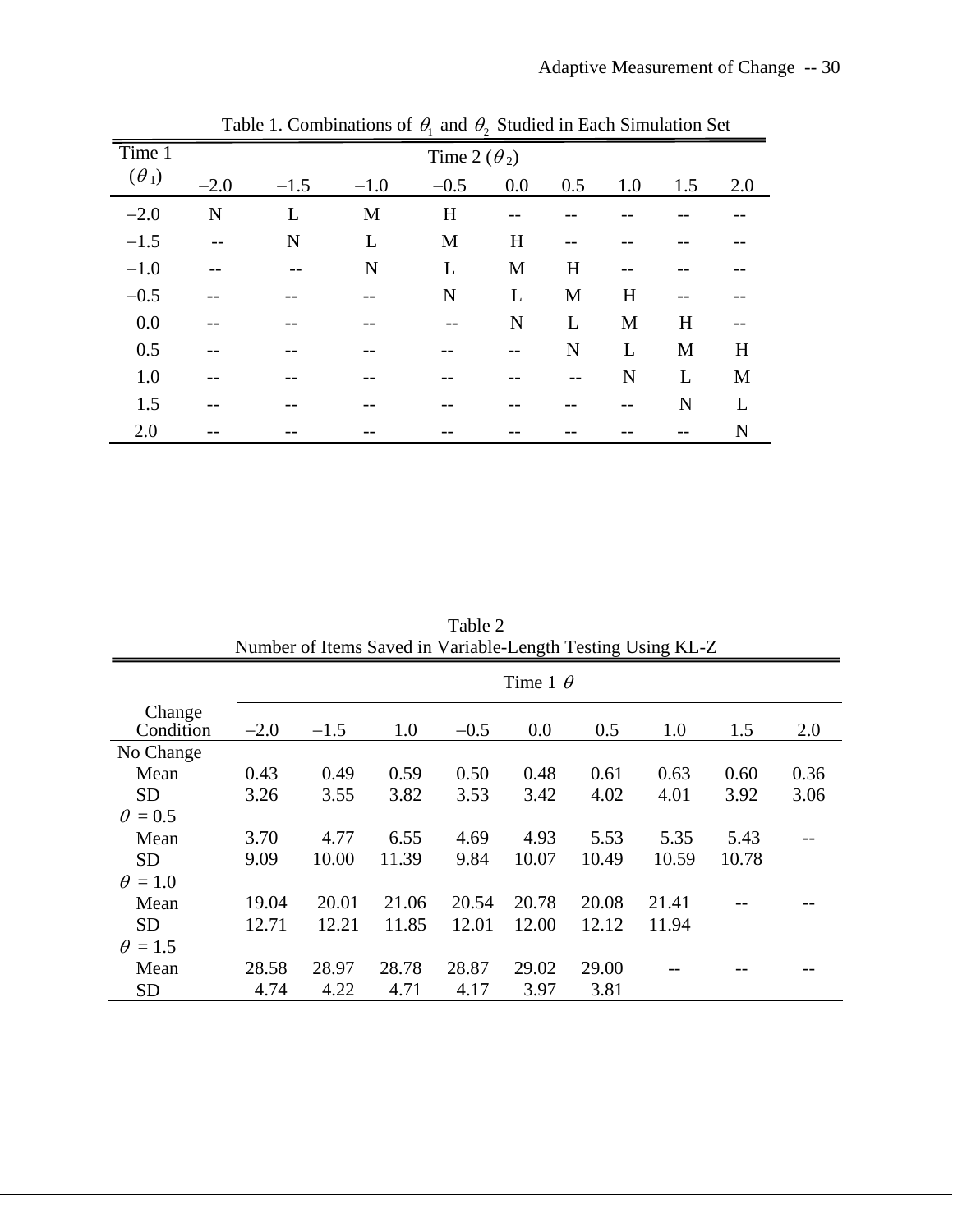Table 3. Mean and SD of Time 1 (Form A) Achievement Test Percent Correct Scores, Mean and SD of Individual Change Scores (Form B minus Form A), and Mean and Maximum of Individual Change Scores Expressed in Time 1 SD Units (Tests Ranged From 40 to 50 Items With Retest Over an Approximately 4.5-Month Interval)

|                       |                |     |        |           |         | Change in Time 1 |                 |         |
|-----------------------|----------------|-----|--------|-----------|---------|------------------|-----------------|---------|
|                       |                |     | Time 1 |           | Change  |                  | <b>SD Units</b> |         |
| Subject               | Grade          | N   | Mean   | <b>SD</b> | Mean    | <b>SD</b>        | Mean            | Maximum |
| Math                  | 3              | 268 | 42.47  | 13.21     | 18.57   | 13.30            | 1.406           | 4.39    |
| Science               | 3              | 192 | 40.96  | 16.01     | 21.44   | 15.57            | 1.339           | 4.16    |
| Math                  | 4              | 177 | 42.99  | 15.27     | 12.32   | 11.54            | 0.807           | 3.27    |
| Reading               | $\overline{4}$ | 176 | 57.32  | 19.14     | $-1.99$ | 11.72            | $-0.104$        | 1.67    |
| Math                  | 5              | 182 | 49.18  | 17.40     | 10.27   | 12.74            | 0.590           | 3.79    |
| Reading               | 5              | 179 | 55.94  | 18.32     | 0.24    | 5.74             | 0.001           | 5.00    |
| Science               | 5              | 179 | 50.65  | 16.90     | 5.32    | 13.22            | 0.315           | 2.77    |
| <b>Social Studies</b> | 5              | 178 | 46.58  | 16.25     | 12.56   | 10.66            | 0.773           | 2.83    |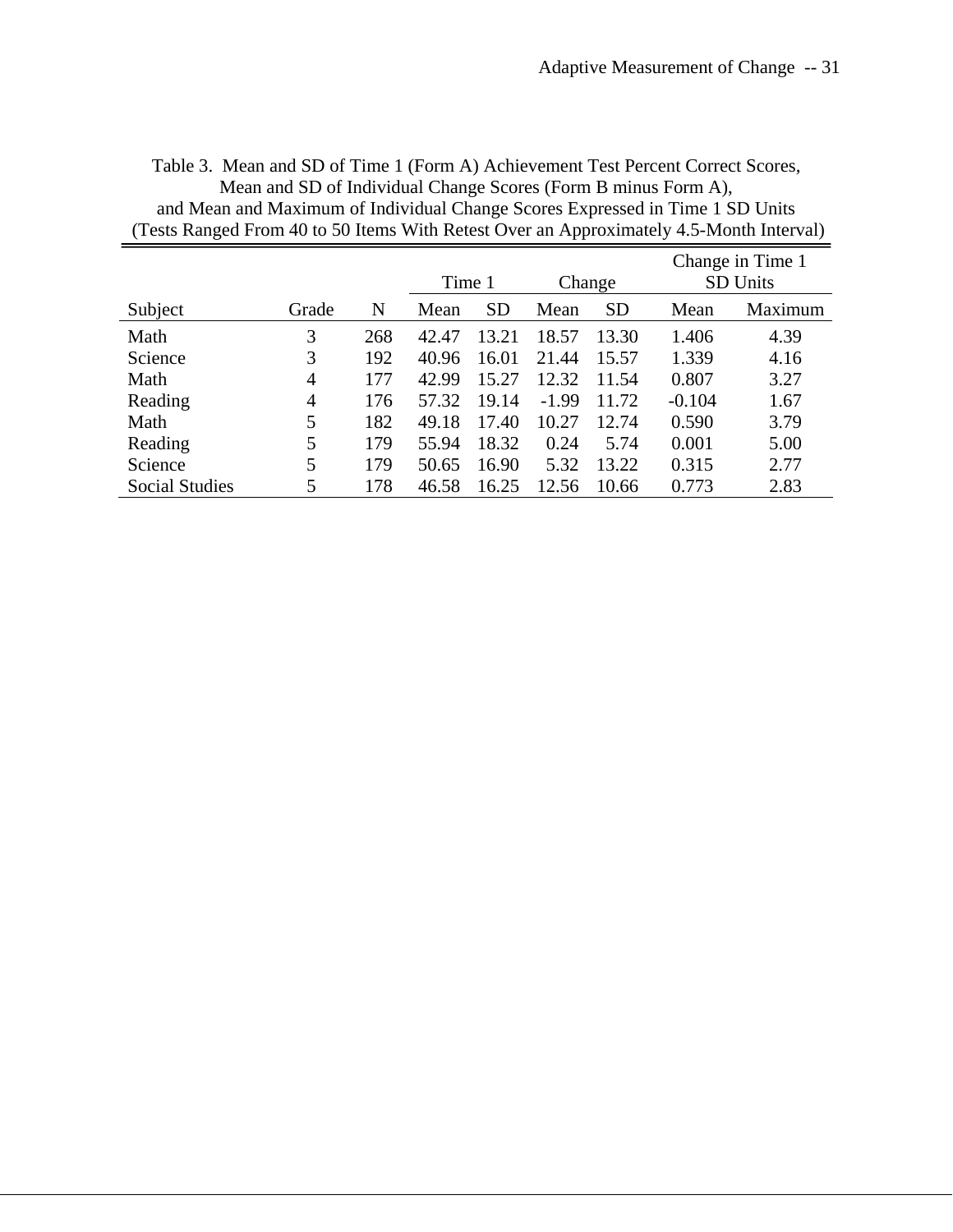

Figure 1. Fisher Information Function of Each Item Bank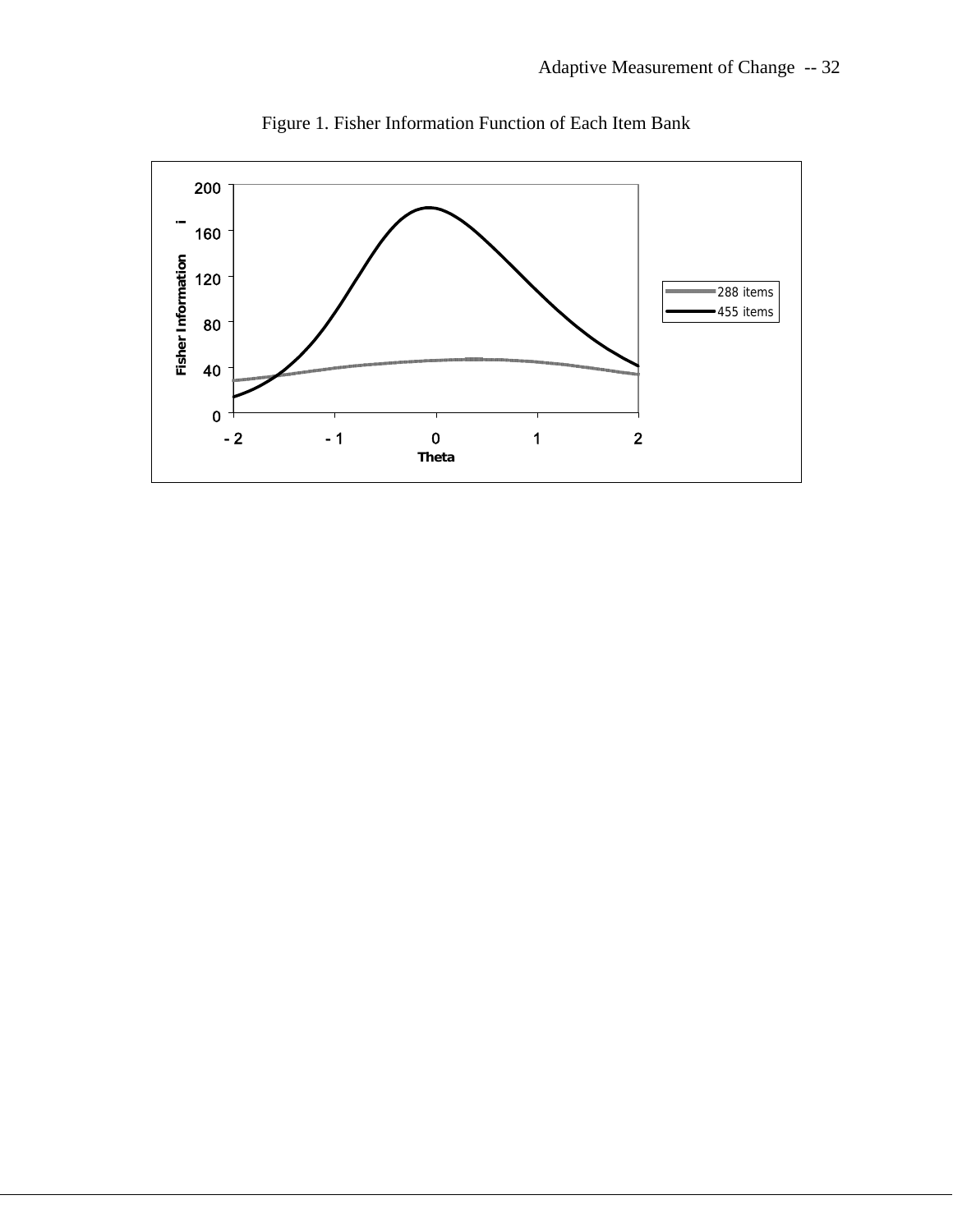

# **Figure 2. Type I Error Rates and Power Functions, Simulation Set 1**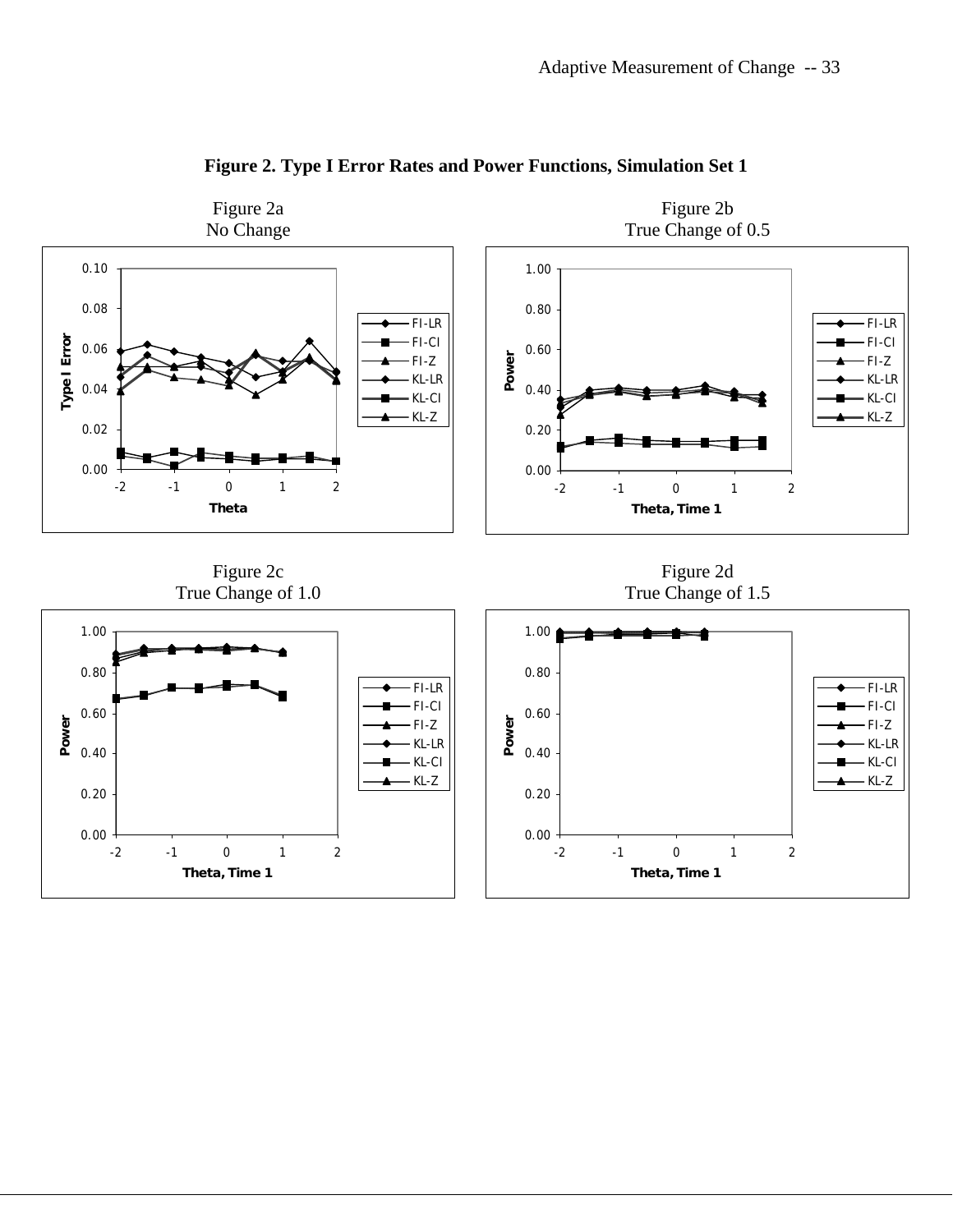

**Figure 3. Type I Error Rates and Power Functions, Simulation Set 2**